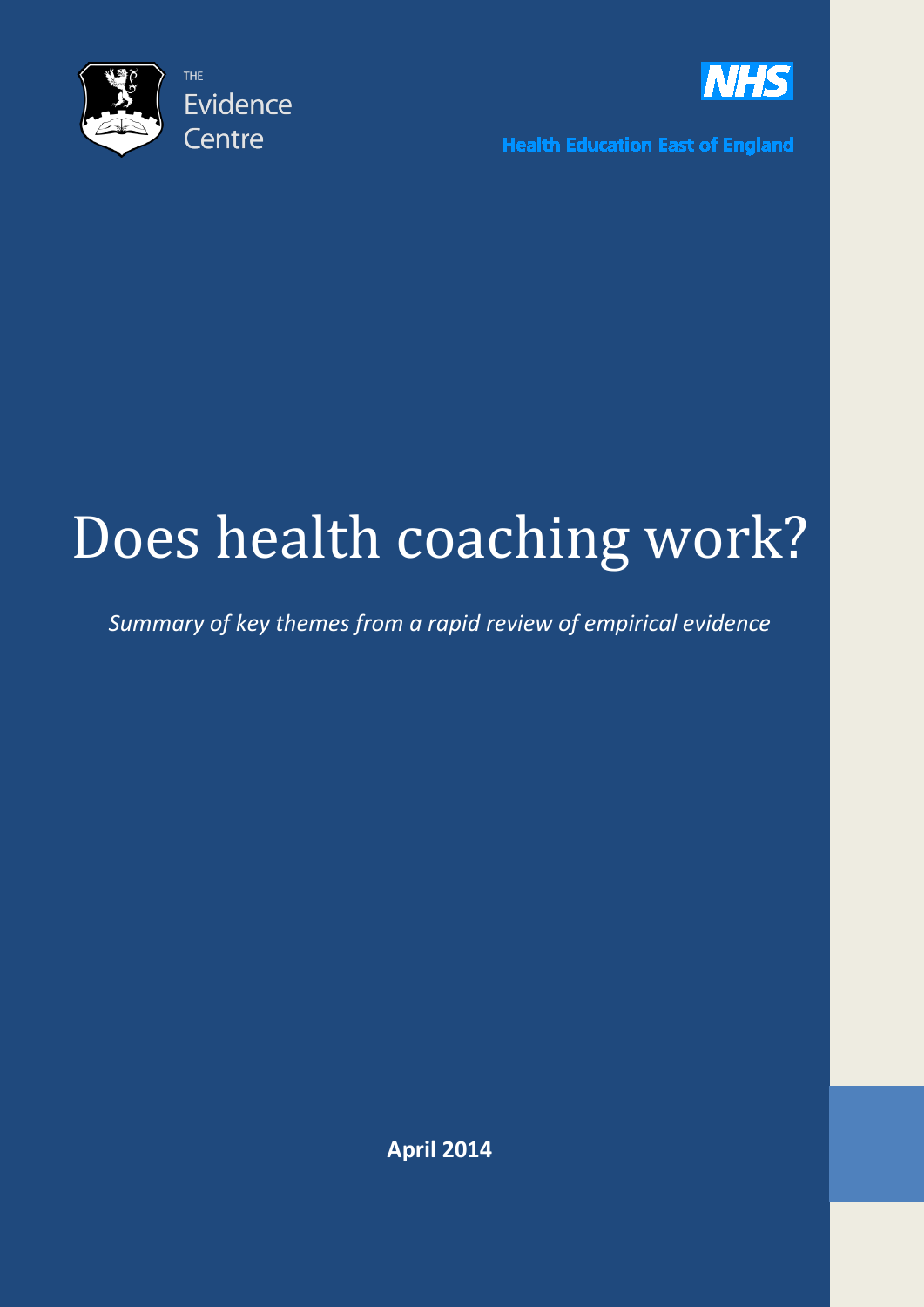# Key themes

- If people are confident in managing their health, they may feel better, be more satisfied with their care and have less need of services. This is important due to the significant staffing and financial challenges facing the NHS and the burden of long-term conditions which accounts for about 70% of NHS spending. Health coaching has been proposed as a method to help reduce this burden by supporting people to take more responsibility.
- The term 'health coaching' refers to a diverse set of interventions, but all with a shared aim of helping people set goals and take action to improve their health or lifestyle. Health coaching has been defined as "*a patient-centred process that... entails goal setting determined by the patient, encourages self-discovery in addition to content education, and incorporates mechanisms for developing accountability in health behaviours."*[1](#page-20-0)
- Health coaching has been piloted in the East of England since 2010. From April 2013 to October 2014, Health Education East of England has been building on this further, with a two-day training programme rolled out to almost 800 clinicians from 31 organisations, including nurses, allied health professionals and doctors. To examine the evidence underpinning this programme, a rapid review of ten bibliographic databases identified 275 studies about health coaching available as at March 2014.
- There is some evidence that health coaching can support people's motivation to selfmanage or to change their behaviours, and their confidence in their ability to do so.
- There is some evidence that health coaching can support people to adopt healthy behaviours and lifestyle choices. Research has most commonly cited benefits in increasing physical activity, eating more healthily and reducing smoking.
- There is mixed evidence about the impact of health coaching on physical outcomes such as cholesterol, blood pressure, blood sugar control and weight loss.
- There is insufficient evidence to conclude whether health coaching reduces healthcare use or costs. Most studies are from outside the UK, making generalisation difficult.
- There is insufficient evidence to draw conclusions about the best way of training coaches. Patients and professionals of different types can all make good coaches.
- Despite these positive findings, there are a number of things to bear in mind when interpreting the research evidence (as listed in Box 1).

*This review was completed over a three-week period by The Evidence Centre for Health Education East of England (HEEoE). It complements the East of England Health Coaching Development Skills programme and evaluation. The review is based on studies principally relating to standalone health coaching services in the US whereas the approach in the East of England supports health coaching as part of a person's usual care. For more information about the Health Coaching Programme see: www.eoeleadership.nhs.uk/healthcoaching*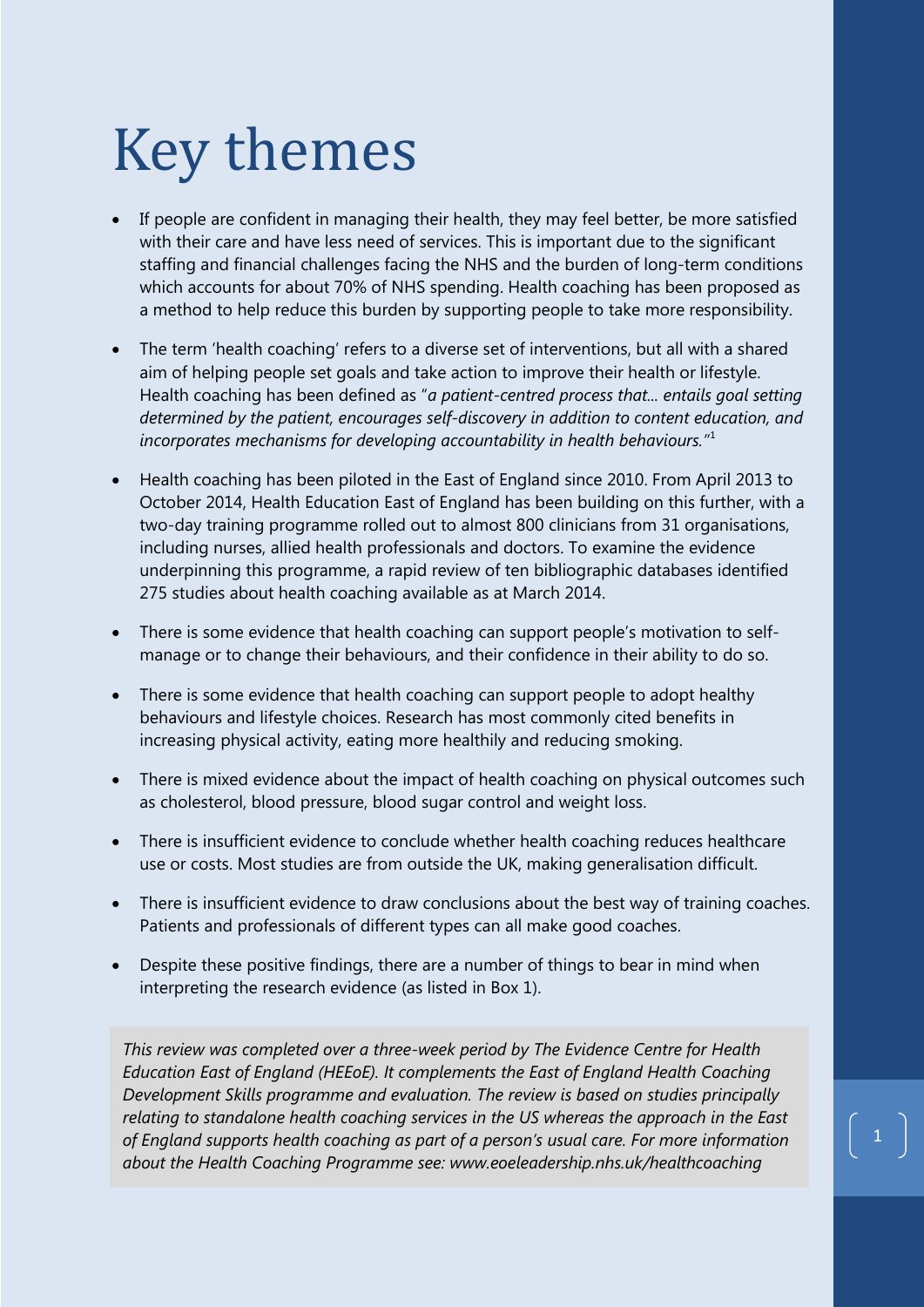#### *1. Variation in interventions*

There are some issues that readers should keep in mind when interpreting studies about health coaching.

There has been no clear definition of what comprises health coaching and studies have used this or similar terms to represent widely varying interventions. Health coaching can take a variety of forms so it is difficult to say that health coaching as a concept works because some interventions may be several months long and some might be one-off, some might be delivered by peers and others by professionals, some might be telephonebased and others delivered face to face, and so on. The role that coaches take and the competencies they have can also vary markedly. In short, it is difficult to compare studies because the interventions included are vastly different, much like comparing apples and pears.

This means that where studies have found that health coaching does not work, it is important to consider the exact health coaching methods, providers, duration and frequency used rather than assuming the concept as a whole may be flawed.

#### *2. Variations in quality of evidence*

Furthermore, the quality of the evidence varies widely. The review has weighted the quality of evidence based on study design, whereby randomised trials and systematic reviews are potentially more robust than other studies. Many of the studies that have found positive outcomes from health coaching are not systematic reviews or randomised trials.

#### *3. Lack of comparative evidence*

Most studies do not compare health coaching with other alternatives. This means that even where studies suggest that health coaching has improved attitudes or behaviours over time, it is not possible to say whether health coaching has done this more quickly or effectively than usual care or other types of support.

Furthermore, there is little evidence about the cost-effectiveness of health coaching. Thus studies may have found positive benefits, but they do not explore at what cost or the opportunity costs involved.

#### *4. Generalisability issues*

Much of the evidence available about health coaching comes from the US, where health systems, attitudes, commissioning and payments and are very different from the UK. Whilst studies from other countries can provide useful insights into potential trends, it is usually not possible to transfer interventions from one health ecosystem to another without adaptation.

Importantly, most of the evidence relates to health coaching set up as a separate intervention rather than used within routine practice, such as GP consultations so it may be difficult to extrapolate the findings to the effects of using health coaching within routine practice. It remains unclear whether health coaching from a clinician with an established relationship has greater benefits.

These caveats emphasise the importance of East of England evaluating its programme robustly and adding to the evidence base.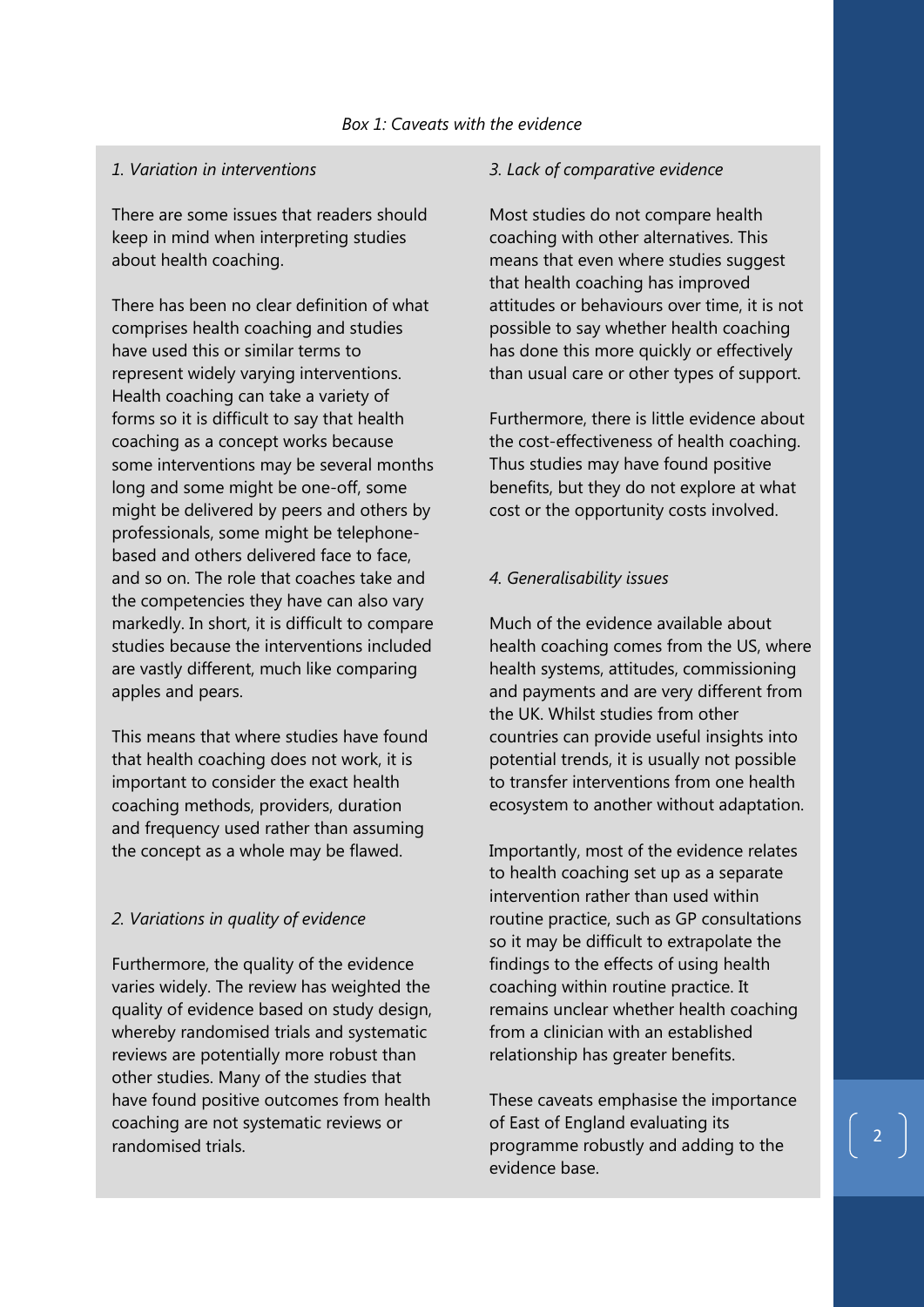# What is health coaching?

Engaging people in keeping themselves well is an essential component of reducing ill health and the demand for health services. $2$  Supporting people to be active participants in their care has important impacts on satisfaction, the extent to which people adhere to treatment, relationships between patients and professionals and long-term health outcomes. [3](#page-21-1),[4](#page-21-2),[5,](#page-21-3)[6,](#page-21-4)[7](#page-21-5),[8](#page-21-6),[9,](#page-21-7)[10](#page-21-8) Health coaching may be one of a suite of methods for enhancing patient self-management.

From 2010, the East of England began piloting health coaching. From April 2013 to October 2014, Health Education East of England has embedded the initiative further, with a two-day training programme rolled out to almost 800 clinicians from 31 organisations, including nurses, allied health professionals and doctors. Twenty-four trainers completed a six-day accredited programme to train people in how to use health coaching skills when delivering usual care.

Health Education East of England is evaluating the impacts of the programme and compiling other evidence. To feed into this, a review of empirical evidence about the impacts of health coaching was undertaken. This document summarises key trends from the rapid review. **A full document containing detailed examples and all the references is available, but this summary seeks to condense key messages.**

## *Health coaching*

There is increased focus on supporting people to be involved in decisions about their care and taking more responsibility for their wellbeing. The health White Paper *Equity and Excellence: Liberating the NHS* and the 2011 Health and Social Care Bill both emphasise strengthening people's voice.<sup>[11,](#page-21-9)[12](#page-21-10)</sup> There is a move away from a paternalistic healthcare model where clinicians 'do things to' and make decisions for people towards helping people take more control of their health and wellbeing, sharing in decision-making and self-management.

Health coaching may be part of the solution to address these challenges. **'Health coaching' is an umbrella term used to describe many different interventions** that 'coach' or actively support people to self-care and a move away from a dependent model to one that is empowering and shared, based around a person's own aspirations and goals.

From the 1990s onwards, health coaching gained popularity in North America, particularly as a way of supporting people with alcohol and substance use issues. Over the past ten years it has also gained momentum in many other parts of the world for supporting people with longterm conditions, lifestyle issues and behaviour change.<sup>[13](#page-21-11)</sup>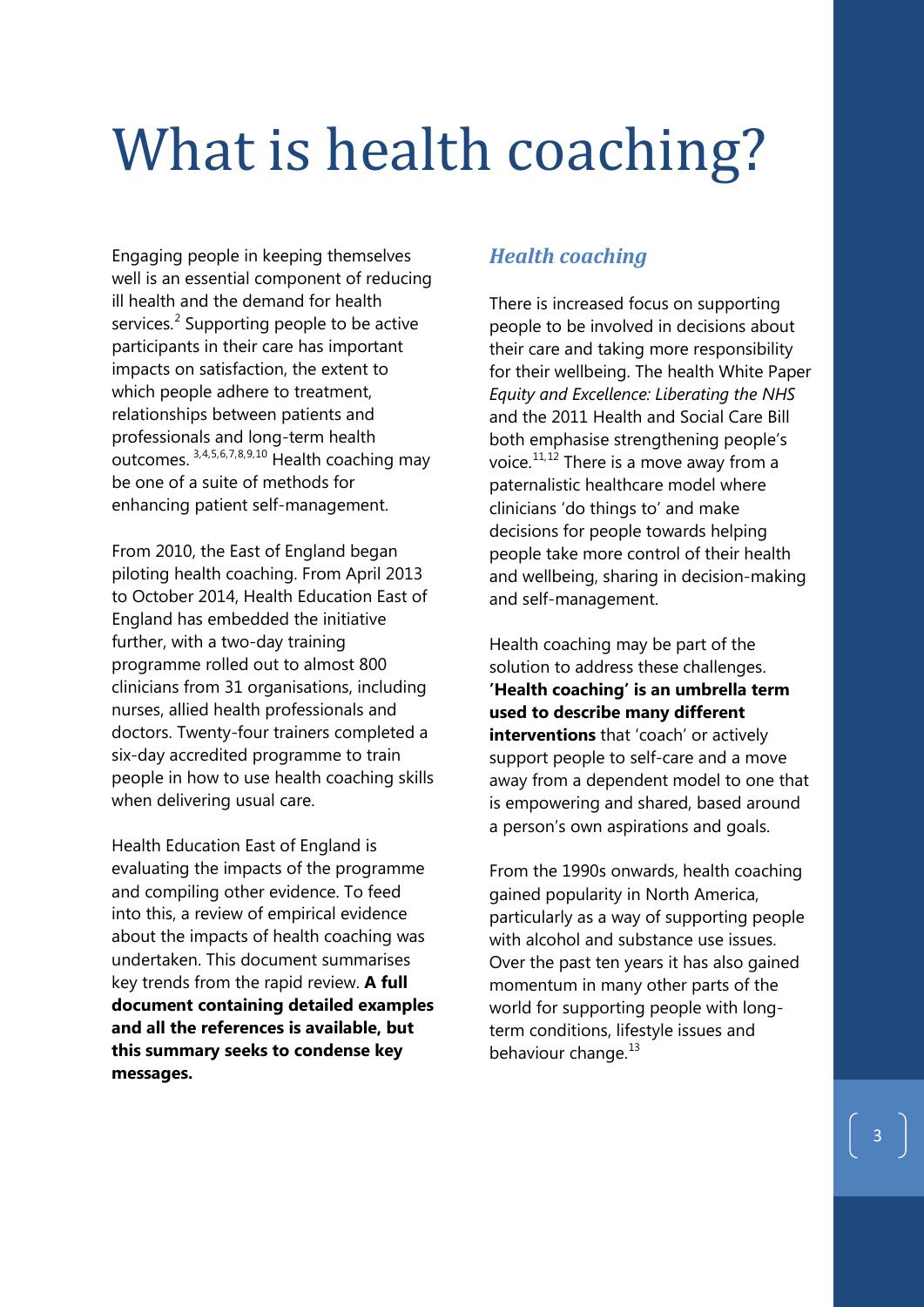### **There is no one universally accepted definition of health coaching and there are many different models** or

frameworks that can be thought of as health coaching or used within a health coaching approach. However, most conceptions of health coaching have some common characteristics, including:[14,](#page-22-0)[15](#page-22-1)

- empowering people to take ownership of their health
- focusing on people's goals rather than what professionals want to achieve
- developing a collaborative relationship between the participant and coach
- assuming that people are resourceful and have potential
- helping people assess where they are and what they would like to achieve
- helping people plan how to achieve their goals in easy steps and do things they may have struggled to do in the past
- challenging habits and beliefs that inhibit people or are barriers to positive change

Health coaching differs from traditional approaches which tend to direct information 'at' people and ask people to do the things that health professionals instruct them to do. In the traditional model, professionals are seen as having expert knowledge and are tasked with imparting this to people and their families. In contrast, health coaching strives to help people and professionals work in partnership. People themselves are seen as having important knowledge and as being experts in their own wellbeing.<sup>[16](#page-22-2)</sup> Using questioning and supportive techniques, health coaches help people talk about what they want to achieve, what is troubling them, what they want to change, what support they have to help make changes and what difficulties need to be addressed or minimised<sup>[17](#page-22-3)</sup>

The health coach's main role is not to teach, advise or counsel people but rather to support people to plan and reach their own goals.

A systematic review of 284 theoretical and empirical articles about health and wellbeing health coaching drew out the characteristics of health coaching to develop a definition of:<sup>[18](#page-23-0)</sup>

*"a patient-centred process that is based upon behaviour change theory and is delivered by health professionals with diverse backgrounds. The actual health coaching process entails goal setting determined by the patient, encourages self-discovery in addition to content education, and incorporates mechanisms for developing accountability in health behaviours."*

Health coaching can be delivered in many formats including face-to-face, by telephone and online.<sup>[19,](#page-23-1)[20](#page-23-2)</sup> It may be offered to individuals or groups. $^{21}$  $^{21}$  $^{21}$  Many different people can facilitate health coaching, including people with long-term conditions themselves, nurses, doctors, medical and nursing students, health educators, psychologists, physical therapists, pharmacists, health assistants, and social workers, amongst others.<sup>[22,](#page-23-4)[23](#page-23-5)</sup>

The 275 studies included in this review were used to develop a basic taxonomy of the characteristics of health coaching to illustrate the widely varying forms that health coaching may take (see Table 1). This is not an exhaustive list of all the possible attributes of health coaching, but aims to show that there is no 'standard' manner of facilitating health coaching.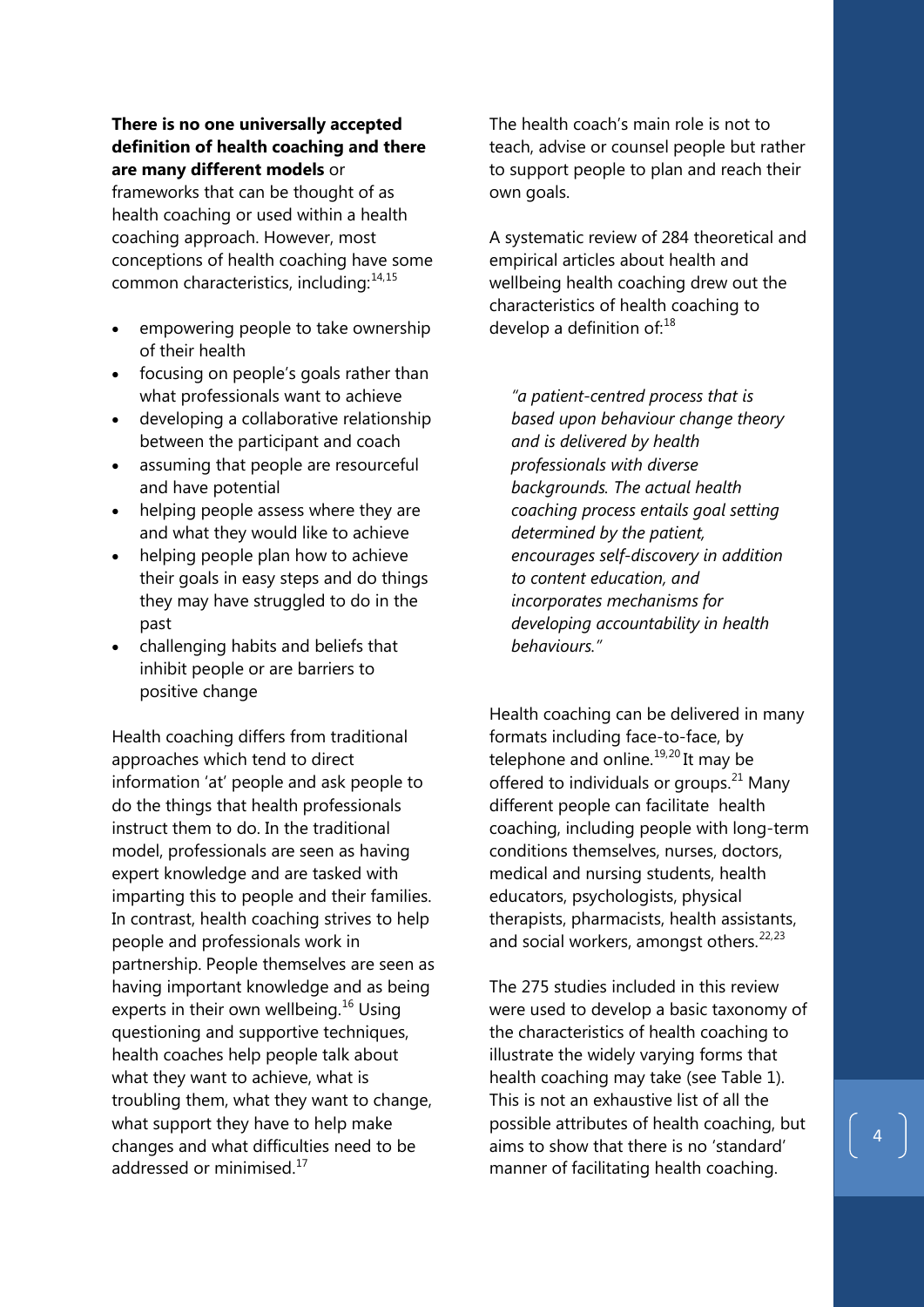| <b>Focus</b>                                        | <b>Attributes</b>                                                                       | <b>Examples</b>                                                                                                                                                                                                                                                                                                                                                                                  |
|-----------------------------------------------------|-----------------------------------------------------------------------------------------|--------------------------------------------------------------------------------------------------------------------------------------------------------------------------------------------------------------------------------------------------------------------------------------------------------------------------------------------------------------------------------------------------|
| <b>Characteristics</b><br>of the<br>participant     | Who: Who is the<br>participant?                                                         | Someone with a long-term physical<br>$\bullet$<br>condition<br>Someone with a specific short-term<br>$\bullet$<br>condition or need (eg pregnancy)<br>Someone with mental health issues<br>Someone who may seek to improve<br>$\bullet$<br>healthy behaviours (diet, exercise,<br>alcohol, smoking)<br>An employee taking part in a general<br>$\bullet$<br>workplace health promotion programme |
| <b>Characteristics</b><br>of the coach              | Who: Who is the coach?                                                                  | Peer<br>$\bullet$<br><b>Nurse</b><br>$\bullet$<br>Doctor<br>$\bullet$<br>Healthcare assistant<br>$\bullet$<br>Pharmacist<br>Other<br>$\bullet$                                                                                                                                                                                                                                                   |
| <b>Characteristics</b><br>of the health<br>coaching | What: Is health<br>coaching delivered<br>alone or as part of a<br>broader intervention? | Standalone intervention<br>One component of broader intervention                                                                                                                                                                                                                                                                                                                                 |
|                                                     | How: How is health<br>coaching delivered?                                               | Face-to-face<br>$\bullet$<br>Telephone<br>$\bullet$<br>Online / email / smartphone app<br>$\bullet$                                                                                                                                                                                                                                                                                              |
|                                                     | How many: How many<br>people are coached<br>simultaneously?                             | One-to-one support<br>$\bullet$<br>Group support<br>$\bullet$                                                                                                                                                                                                                                                                                                                                    |
|                                                     | How long: What is the<br>duration of health<br>coaching support?                        | One-off<br>$\bullet$<br>One month or less<br>$\bullet$<br>Less than six months<br>Six months or longer                                                                                                                                                                                                                                                                                           |
|                                                     | How many: How many<br>health coaching<br>sessions are included?                         | One session<br>Two to five sessions<br>Six to ten sessions<br>11 to 20 sessions<br>$21 +$ sessions                                                                                                                                                                                                                                                                                               |
|                                                     | How often: How often<br>are sessions run?                                               | Every week<br>$\bullet$<br>Every fortnight<br>Every month<br>Every two months, and so on                                                                                                                                                                                                                                                                                                         |

*Table 2: Taxonomy of health coaching characteristics based on research*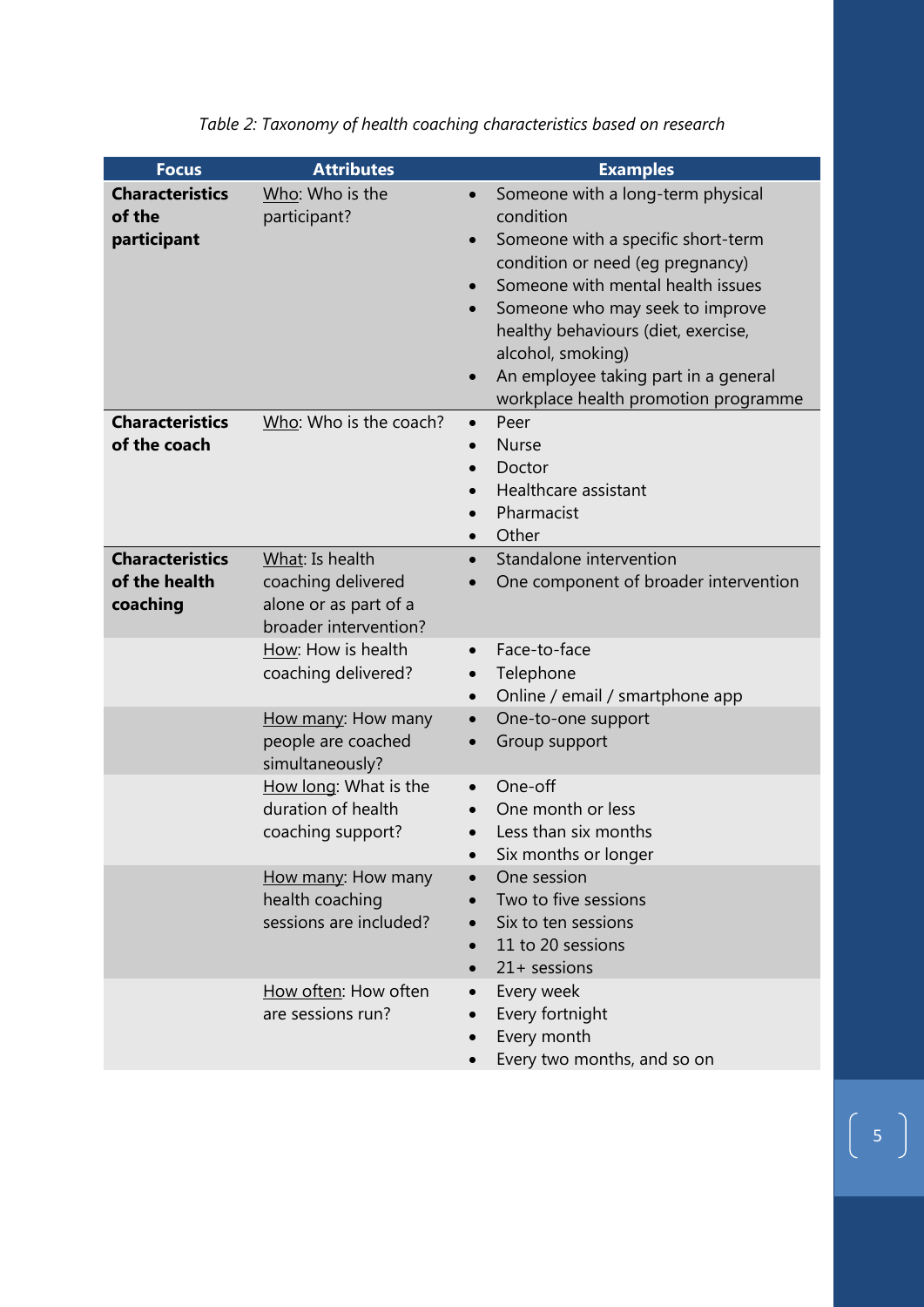## *Reviewing the evidence*

The aims of the rapid review were to compile readily available empirical evidence to:

- assess the **impact of health coaching** on outcomes for patients and the health service;
- examine whether some ways of **delivering health coaching** are more effective than others;
- understand **which patients** health coaching may be most effective for;
- consider how health coaching can be **adapted** for people who are less activated or from lower socioeconomic groups;
- understand whether some professionals are more able to adopt and use health coaching skills or whether some **types of coaches** are associated with better outcomes;
- examine any evidence of the impact of **health coaching training** for clinicians.

In other words, the focus was on exploring what, how and who questions: what are the impacts of health coaching, how can health coaching work best in practice, and who does health coaching work best and least for?

Two reviewers independently searched ten bibliographic databases plus websites and reference lists to identify published or grey literature about the impacts of health coaching. Studies specifically labelling themselves as 'health coaching' or 'health coaching' were eligible for inclusion. **The review was completed over a threeweek timeframe.**

**More than 7,000 studies were screened and 275 studies were included in the review.** Seven percent of these were systematic reviews, 40% were randomised controlled trials and 53% were studies of other designs (see Table 2).

In total 6% were from the UK, 18% were from other parts of Europe, 61% were from North America and 15% were from other countries.

*Table 2: Studies included in the review*

| <b>Country</b>                 | <b>Review</b> | <b>Random</b><br>trial | <b>Other</b><br>studies | <b>Total</b><br>number |
|--------------------------------|---------------|------------------------|-------------------------|------------------------|
| <b>UK</b>                      | 5             | 4                      | 7                       | 16                     |
| <b>Europe</b>                  | 3             | 25                     | 22                      | 50                     |
| <b>North</b><br><b>America</b> | 7             | 66                     | 94                      | 167                    |
| Other<br>countries             | 3             | 14                     | 25                      | 42                     |
| <b>Total</b>                   | 18            | 109                    | 148                     | 275                    |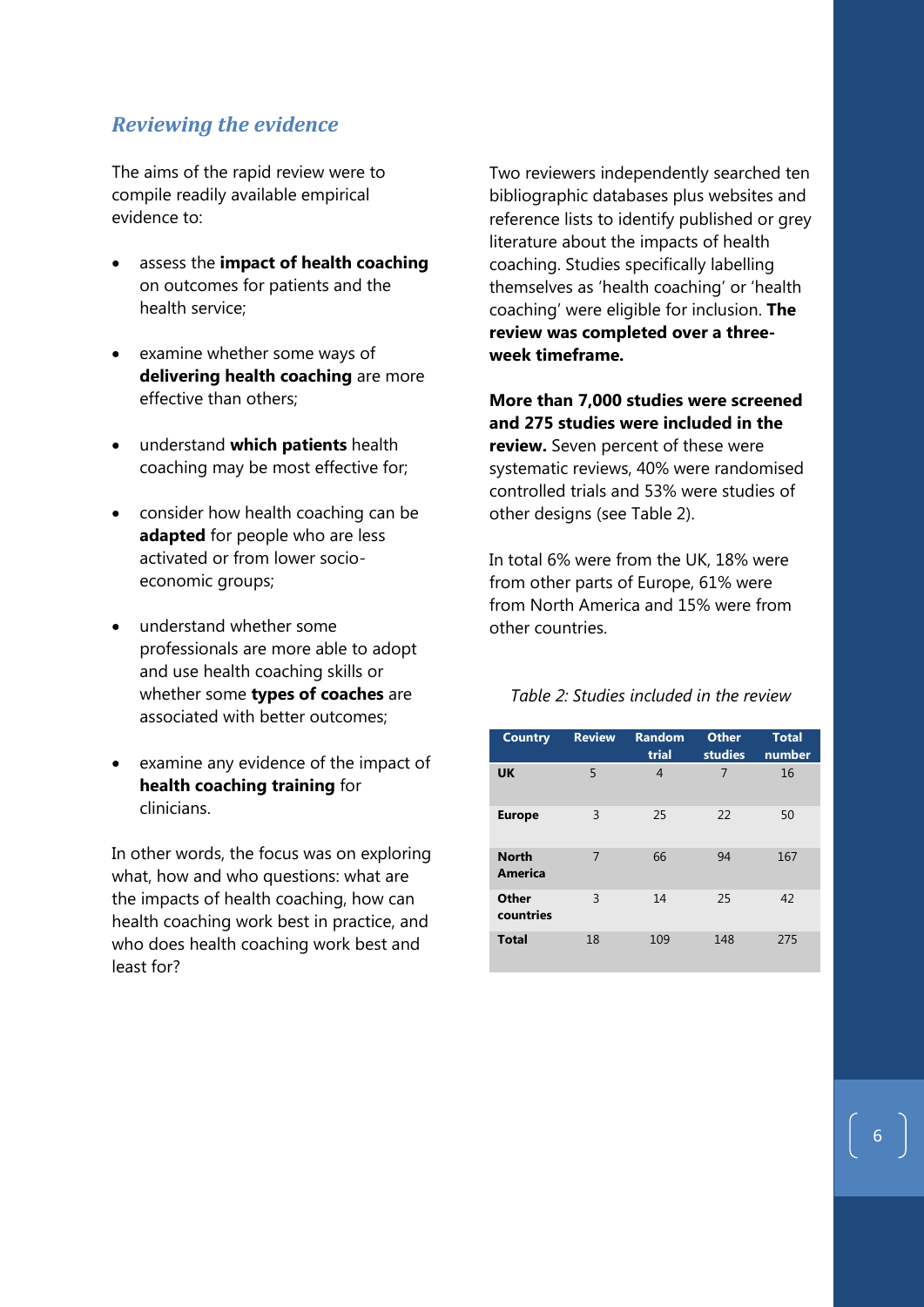# Impact of health coaching

# *Impact on self-confidence and attitudes towards changing*

The review identified one systematic review, 16 randomised trials and 26 other studies focused on the effects of health coaching on attitudes, self-efficacy (confidence to self-manage or change behaviours) or satisfaction.

Patient activation, which combines someone's knowledge, skill, and confidence about managing their health and care, is an important component of current policy. Tools such as the Patient Activation Measure (PAM) are being increasingly promoted to measure empowerment and activation.<sup>[24](#page-24-0)</sup> However this concept has not been well measured within empirical studies about health coaching.

# **Key trends**

- **There is some evidence that health coaching can support people's motivation to selfmanage** or to change their behaviours, and their confidence in their ability to do so.
- **0% of the reviews, 75% of randomised trials and 92% of other studies suggested that health coaching may have a positive effect** on people's attitudes towards changing their behaviour, their motivation or their self-confidence to manage their health (see Table 3).

### *Table 3: Findings about self-efficacy*

| ℅<br>reviews | ℅<br>trials | % other<br>studies |
|--------------|-------------|--------------------|
| O            | 75%         | 92%                |
| O            | 19%         | 4%                 |
| 100%         | 6%          | 4%                 |
| 1            | 16          | 26                 |
|              |             |                    |

The feasibility and acceptance of health coaching is generally reported as high.<sup>[25](#page-24-1),[26](#page-24-2)</sup> Health coaching may affect people's attitudes towards the medicines they are taking, expectations about whether they can live healthy lives or their readiness to change. $27$ 

Studies from many parts of the world have suggested improvements in people's confidence in making changes following health coaching.<sup>[28,](#page-24-4)[29](#page-24-5),[30,](#page-24-6)[31](#page-24-7),[32,](#page-24-8)[33](#page-24-9)</sup> Health coaching has also been found to improve the self-efficacy of people caring for someone with a long-term condition or other health issue.<sup>[34,](#page-24-10)[35](#page-24-11),[36](#page-24-12)</sup> But not all evidence about self-efficacy is positive.<sup>[37](#page-24-13)</sup> Some trials have found that changes in self-efficacy and feelings of anxiety are mixed and may be short-term.<sup>[38](#page-24-14)</sup>

Whilst it may be tempting to assume that increasing confidence to make change will lead to behavioural changes or improved clinical outcomes, this has not been explored well for health coaching and evidence about this relationship is mixed in the wider literature.<sup>[39,](#page-24-15)[40](#page-24-16),[41,](#page-24-17)[42,](#page-24-18)[43](#page-24-19),[44,](#page-24-20)[45](#page-24-21),[46,](#page-24-22)[47](#page-24-23)</sup>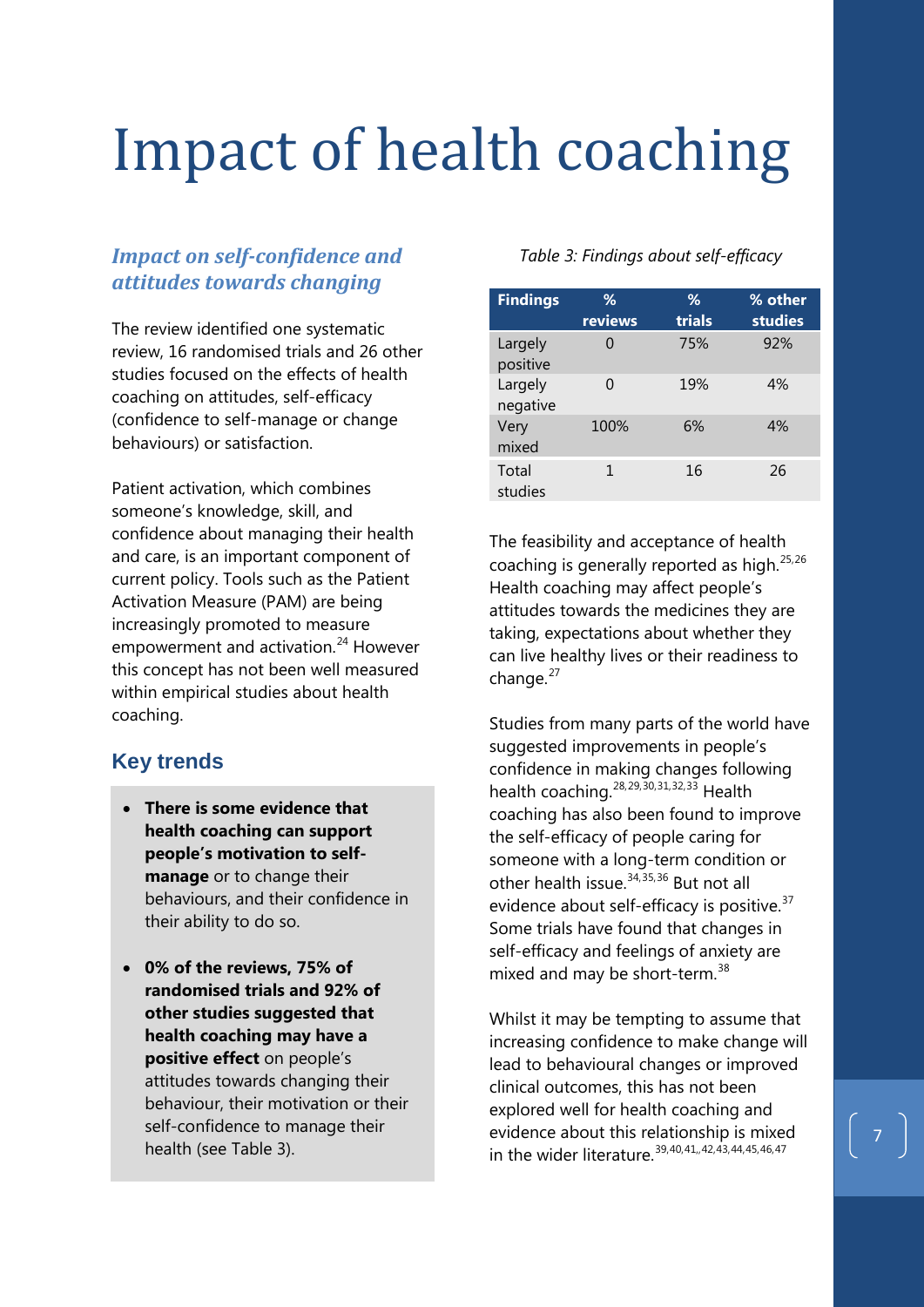### *Impact on behaviour*

The review identified six systematic reviews, 36 randomised trials and 37 other studies focused on the effects of health coaching on people's behaviour.

## **Key trends**

- **There is some evidence that health coaching can support people to adopt healthy behaviours** and lifestyle choices. Research has most commonly cited benefits in increasing physical activity, eating more healthily and reducing smoking.
- **0% of the reviews, 59% of randomised trials and 89% of other studies suggested that health coaching may have a positive effect on people's behaviour**, including reducing the use of alcohol and tobacco, eating more fruit and vegetables and exercising more regularly.
- Whilst some of these studies are single case reports or small samples, randomised trials are also well represented, meaning we may be able to be more confident about the quality of the evidence (see Table 4).

#### *Table 4: Direction of findings about behaviour change*

| <b>Findings</b>     | ℅<br>reviews | ℅<br>trials | % other<br><b>studies</b> |
|---------------------|--------------|-------------|---------------------------|
| Largely<br>positive | $0\%$        | 59%         | 89%                       |
| Largely<br>negative | 50%          | 25%         | 0%                        |
| Very<br>mixed       | 50%          | 16%         | 11%                       |
| Total<br>studies    | 6            | 32          | 37                        |

Some randomised trials and other studies report that health coaching can support people to change a wide range of behaviours, including increasing physical activity,<sup>[48,](#page-24-24)[49](#page-24-25),[50,](#page-24-26)[51](#page-24-27),[52](#page-24-28)</sup> improving diet,<sup>[53](#page-24-29),[54,](#page-24-30)[55](#page-24-31),[56](#page-24-13)</sup> improving lifestyle,<sup>[57](#page-24-32)</sup> reducing smoking,<sup>[58](#page-24-33),[59,](#page-24-34)[60](#page-24-17)</sup> seeing health professionals more regularly or appropriately, <sup>[61](#page-24-35)</sup> communicating with professionals $^{62}$  $^{62}$  $^{62}$  or family members, [63](#page-24-37) medication adherence $64,65$  $64,65$  $64,65$  and undertaking other self-care behaviours.<sup>[66](#page-24-40),[67,](#page-24-41)[68](#page-24-42),[69,](#page-24-43)[70](#page-24-44),[71](#page-24-45),[72](#page-24-10)</sup>

The fact that the results of individual studies differ from combined systematic reviews may suggest that health coaching can have an impact on behaviour change, but is not necessarily more effective than other proactive interventions to support behaviour change.

There are also a number of individual studies that have not found benefits from health coaching on behaviour change.[73](#page-24-46),[74,](#page-24-13)[75](#page-24-14) Some studies have found that health coaching impacts on some behaviours but not others or that the changes are not sustained once health coaching ends.<sup>[76,](#page-24-47)[77](#page-24-17)</sup>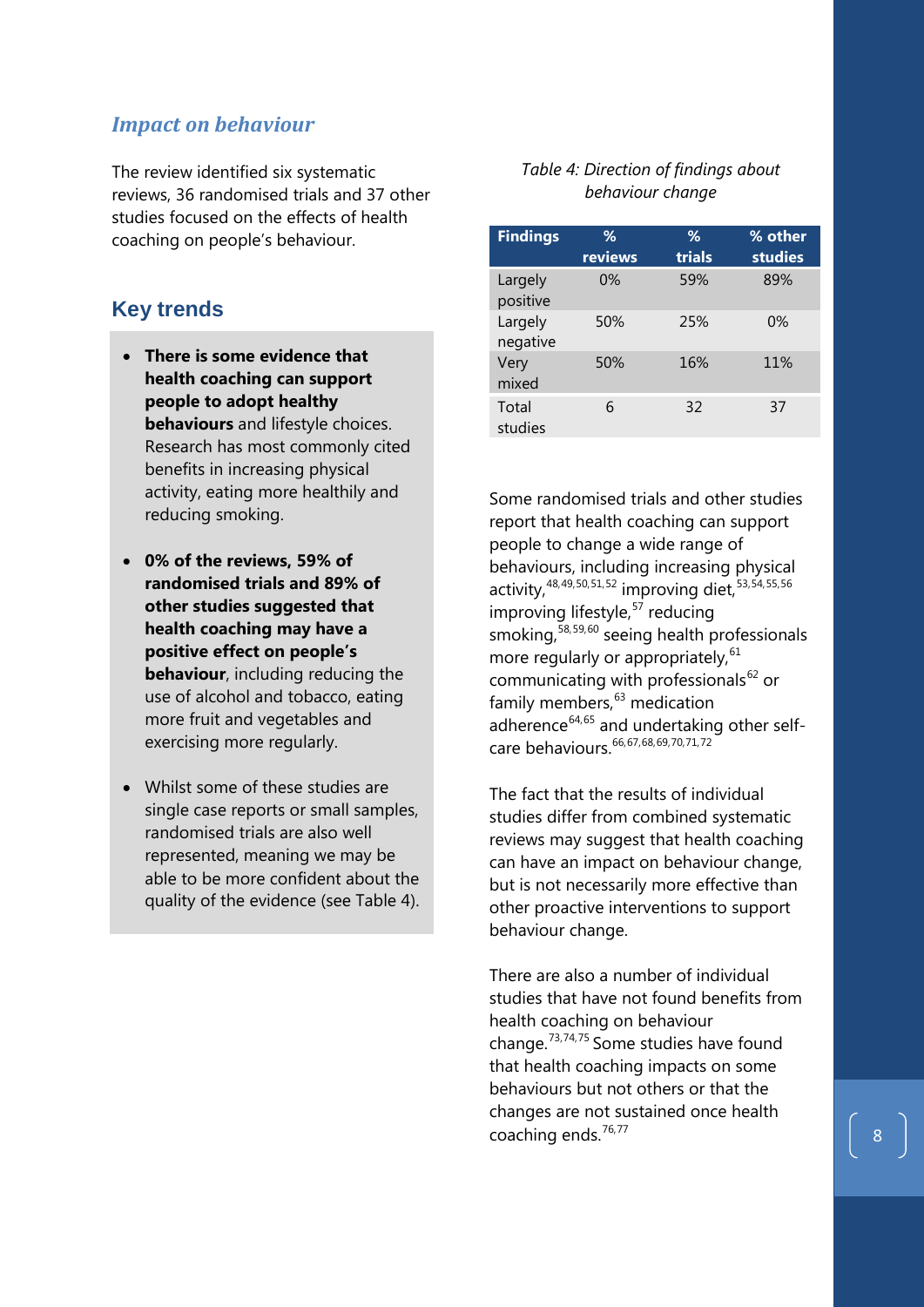## *Impact on health status*

The review identified six systematic reviews, 60 randomised trials and 43 other studies focused on the effects of health coaching on people's health status and clinical outcomes.

## **Key trends**

- **There is mixed evidence about the impact of health coaching on physical outcomes** such as cholesterol, blood pressure, blood sugar control and weight loss. This may be because it takes time to demonstrate changes in clinical indicators and many studies do not include long follow-up periods or large sample sizes.
- **33% of the reviews, 37% of randomised trials and 84% of other studies suggested that health coaching may have a positive effect** on people's health status, including improving blood pressure, blood sugar control in people with diabetes, cholesterol and cardiovascular risk factors (see Table 5). Thus, the evidence about improved health status is very mixed, with similar numbers of trials finding improvements or no improvements.

#### *Table 5: Direction of findings about health status and clinical indicators*

| <b>Findings</b>     | %<br>reviews | ℅<br>trials | % other<br>studies |
|---------------------|--------------|-------------|--------------------|
| Largely<br>positive | 33%          | 37%         | 84%                |
| Largely<br>negative | 0%           | 38%         | 5%                 |
| Very<br>mixed       | 67%          | 25%         | 11%                |
| Total<br>studies    | 6            | 60          | 43                 |

A number of individual studies have reported improved clinical indicators[78,](#page-24-48)[79](#page-24-36),[80,](#page-24-37)[81](#page-24-38) such as better blood sugar control for people with diabetes,[82,](#page-24-49)[83](#page-24-50),[84,](#page-24-51)[85](#page-24-52),,[86](#page-24-53),[87,](#page-24-54)[88](#page-24-55),[89](#page-24-56) improved blood pressure, [90,](#page-24-46) [91](#page-24-13), [92,](#page-24-32) [93](#page-24-57) reduced cholesterol,[94,](#page-24-34)[95](#page-24-58),[96,](#page-24-59)[97](#page-24-60) reduced cardiovascular or lifestyle risks, <sup>[98,](#page-24-61) [99](#page-24-39), [100](#page-24-62)</sup> reduced pain<sup>[101](#page-24-63)</sup> and weight loss or reduced body mass index. [102,](#page-24-52)[103,](#page-24-64)[104,](#page-24-45)[105](#page-24-10),[106](#page-24-65),[107,](#page-24-66)[108,](#page-24-13)[109,](#page-24-67)[110](#page-24-34),[111](#page-24-68),[112](#page-24-36),[113,](#page-24-69)[114,](#page-24-61) <sup>[115](#page-24-70)</sup> Although some of these studies objectively measure outcomes, others rely on self-report.<sup>[116](#page-24-71)</sup> It is also true that some of the improvements are modest.<sup>[117](#page-24-63)</sup>

Not all findings are positive. Some trials and other studies have either found no evidence of improvements in health status or clinical

indicators[118](#page-24-42),[119,](#page-24-43)[120,](#page-24-72)[121,](#page-24-9)[122](#page-24-73),[123](#page-24-74),[124,](#page-24-13) [125,](#page-24-14)[126,](#page-24-47)[127](#page-24-75),[128](#page-24-35), <sup>[129](#page-24-0)</sup> or mixed findings, with improvements

in some things but not others.<sup>[130](#page-24-76),[131](#page-24-77),[132](#page-24-71),[133,](#page-24-78)[134,](#page-24-42)[135,](#page-24-43)[136](#page-24-64)</sup>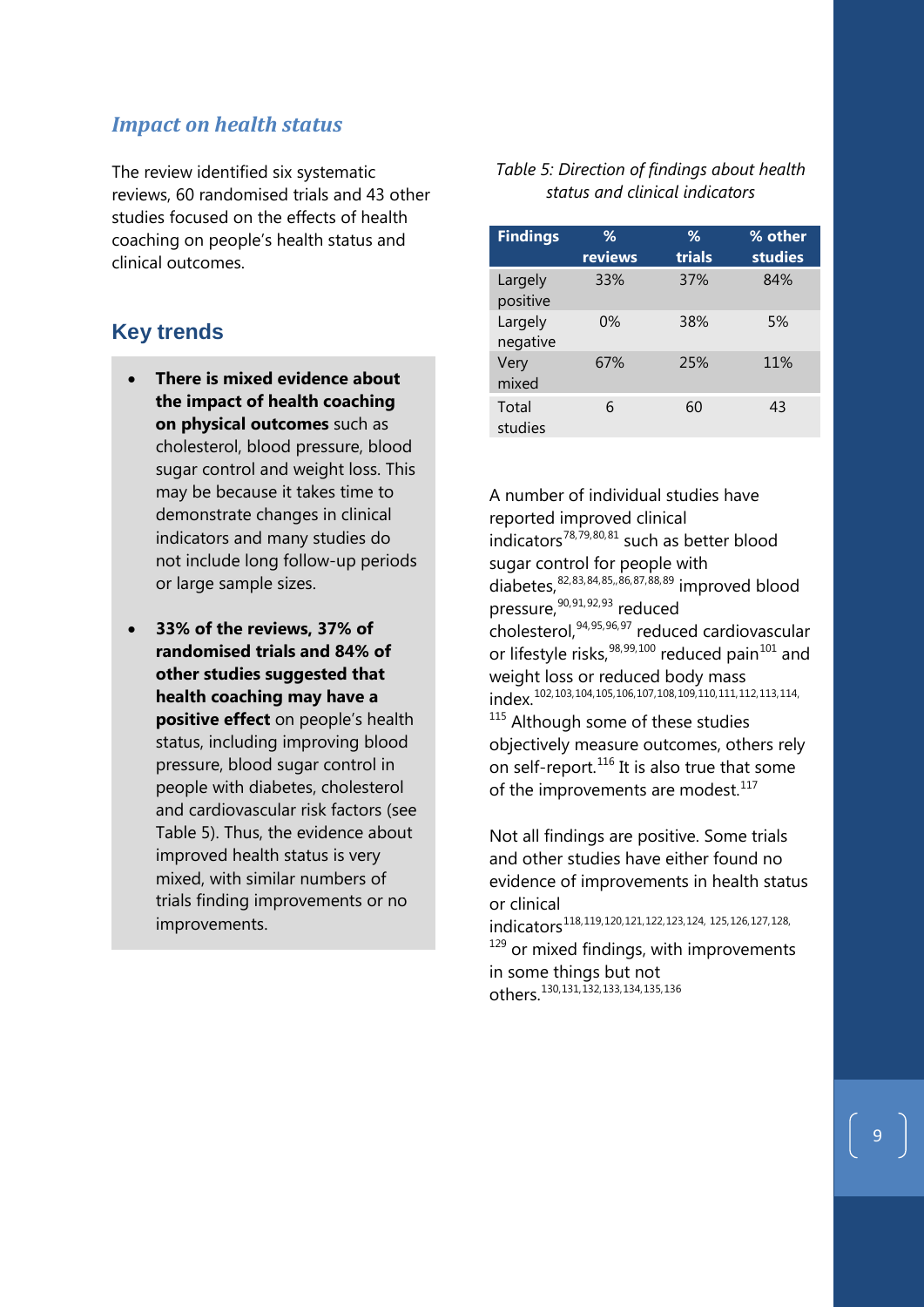### *Impact on service use and costs*

The review identified four systematic reviews, 12 randomised trials and 10 other studies focused on the effects of health coaching on health service use and costs.

## **Key trends**

- **There is insufficient evidence to conclude whether health coaching reduces healthcare use or costs.** Most studies are from outside the UK, making generalisation difficult.
- **25% of the reviews, 30% of randomised trials and 70% of other studies suggested that health coaching may help to reduce the use of health services or be cost-effective** (see Table 6).

### *Table 6: Direction of findings about service use and costs*

| <b>Findings</b>     | ℅       | ℅      | % other |
|---------------------|---------|--------|---------|
|                     | reviews | trials | studies |
| Largely<br>positive | 25%     | 33%    | 70%     |
| Largely<br>negative | 50%     | 67%    | 20%     |
| Very<br>mixed       | 25%     | 0%     | 10%     |
| Total<br>studies    |         | 12     | 10      |

Systematic reviews that included health coaching alongside other behaviour change interventions suggest that there is insufficient evidence to draw conclusions about cost-benefits or that health coaching is not associated with cost savings. However other, more specific, systematic reviews have suggested some potential.<sup>[137,](#page-24-45)[138](#page-24-56)</sup>

The quality of studies exploring the costs or cost-effectiveness of health coaching is widely variable. Many studies about costs focus on worksite wellness programmes or large health promotion programmes run by US health maintenance organisations, so their applicability to a UK context may be questionable.<sup>[139](#page-24-79),[140](#page-24-13),[141](#page-24-32)</sup>

A small number of studies have found reductions in healthcare service use. This is not necessarily a good indicator of the effectiveness of health coaching because by empowering people health coaching may actually increase the use of services in the short-term if people attend regular checks or seek help when they notice exacerbations. Nevertheless, some studies have found positive outcomes in this regard.[142](#page-24-47),[143](#page-24-75)

Not all analyses of costs or service use are in favour of health coaching, including studies from the UK.<sup>[144,](#page-24-58)[145](#page-24-59)</sup>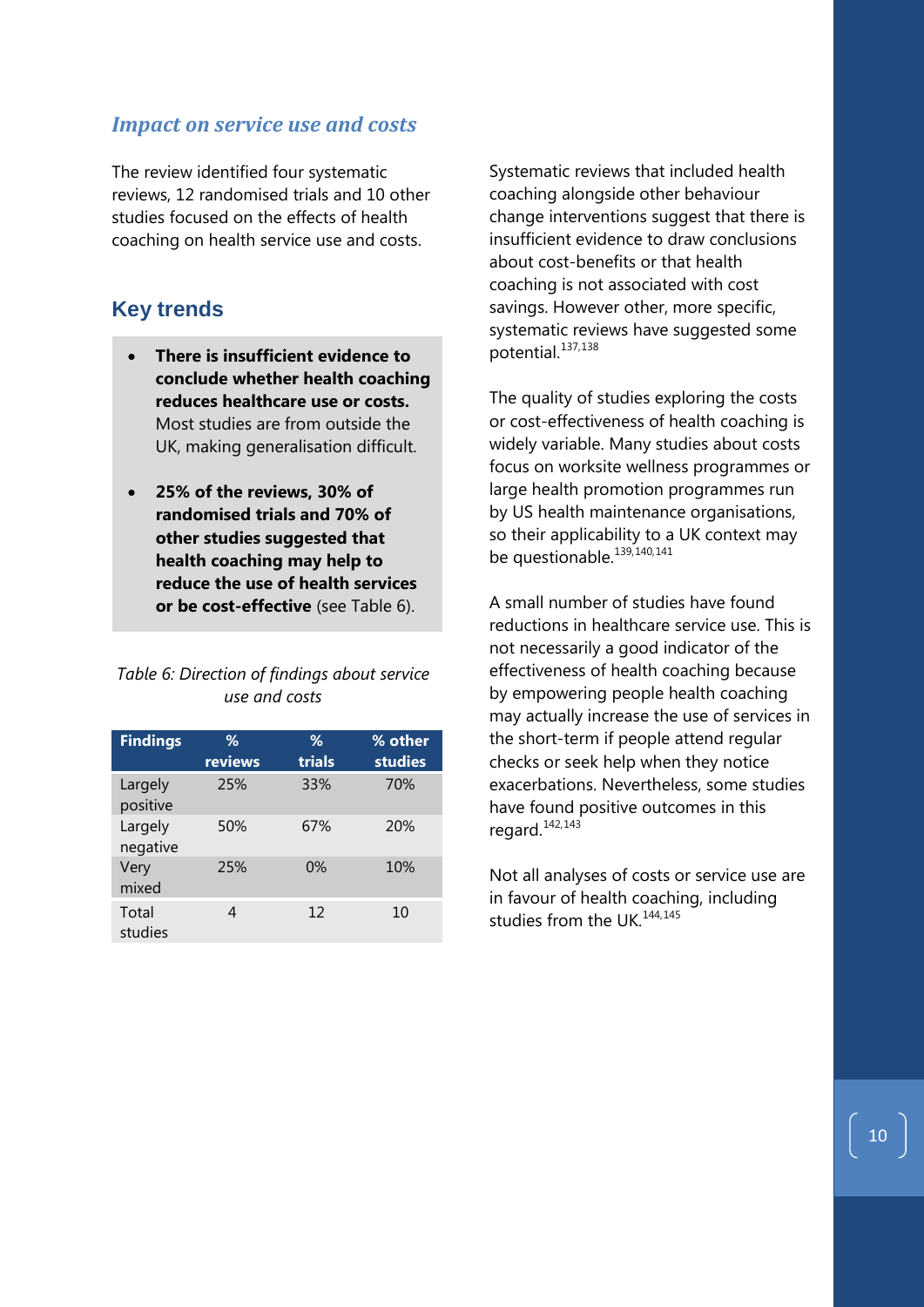## *Impact of different types of health coaching*

The review identified four reviews, 14 randomised trials and 26 other studies describing or comparing different types of health coaching styles or formats.

# **Key trends**

- Health coaching may take many different forms.[146,](#page-24-0)[147](#page-24-61) **It is difficult to suggest that one form is more effective than others because studies do not tend to compare.**
- Face-to-face and telephone approaches may be more interactive than online or virtual health coaching, but it would be premature to conclude that this is associated with better outcomes. Both one-toone and group sessions have been found to have benefits.
- Health coaching can be provided as part of routine consultations or as a standalone initiative. Most research considers health coaching as a specific initiative rather than exploring incorporating health coaching skills into usual consultations.
- One clear message is that the more health coaching sessions people take part in, the more likely they may be to change.

### *Delivery style*

People may sometimes prefer seeing a coach face-to-face<sup>[148](#page-24-70)</sup> and people from specific demographic groups may prefer some styles of health coaching more than others.<sup>[149](#page-24-49)</sup> However, there is not strong evidence that face-to-face health coaching is more effective than telephone calls. This may be due to a lack of studies directly comparing these approaches.

*Group versus individual sessions* Evidence about differences in the effectiveness of individual versus groupbased health coaching is lacking. Most studies have not found differences<sup>[150](#page-24-62)</sup> but some studies suggest that group health coaching may have additional benefits.<sup>[151](#page-24-63)</sup>

#### *Content covered*

Most empirical studies do not describe in detail the content and topics covered within health coaching sessions. There is insufficient evidence to day that including some content within health coaching sessions leads to better outcomes, but some studies suggest that **health coaching which is integrated into routine care and signposts people to other community resources is well received**. [152,](#page-24-42)[153](#page-24-80),[154](#page-24-53) Using reflective and change-inducing questions has been found to spark conversations about change, though these may not be wellused in routine practice, even by practitioners who have been trained in health coaching or motivational skills. [155](#page-24-54),[156](#page-24-9) Psychological support and building a strong trusting relationship may be an important component.<sup>[157](#page-24-73),[158](#page-24-79)</sup>

### *Amount of health coaching*

The general trend is that the more health coaching sessions people take part in, the more likely they are to achieve their goals or improve health outcomes.<sup>[159,](#page-24-81)[160,](#page-24-67)[161](#page-24-34),[162](#page-24-17)</sup>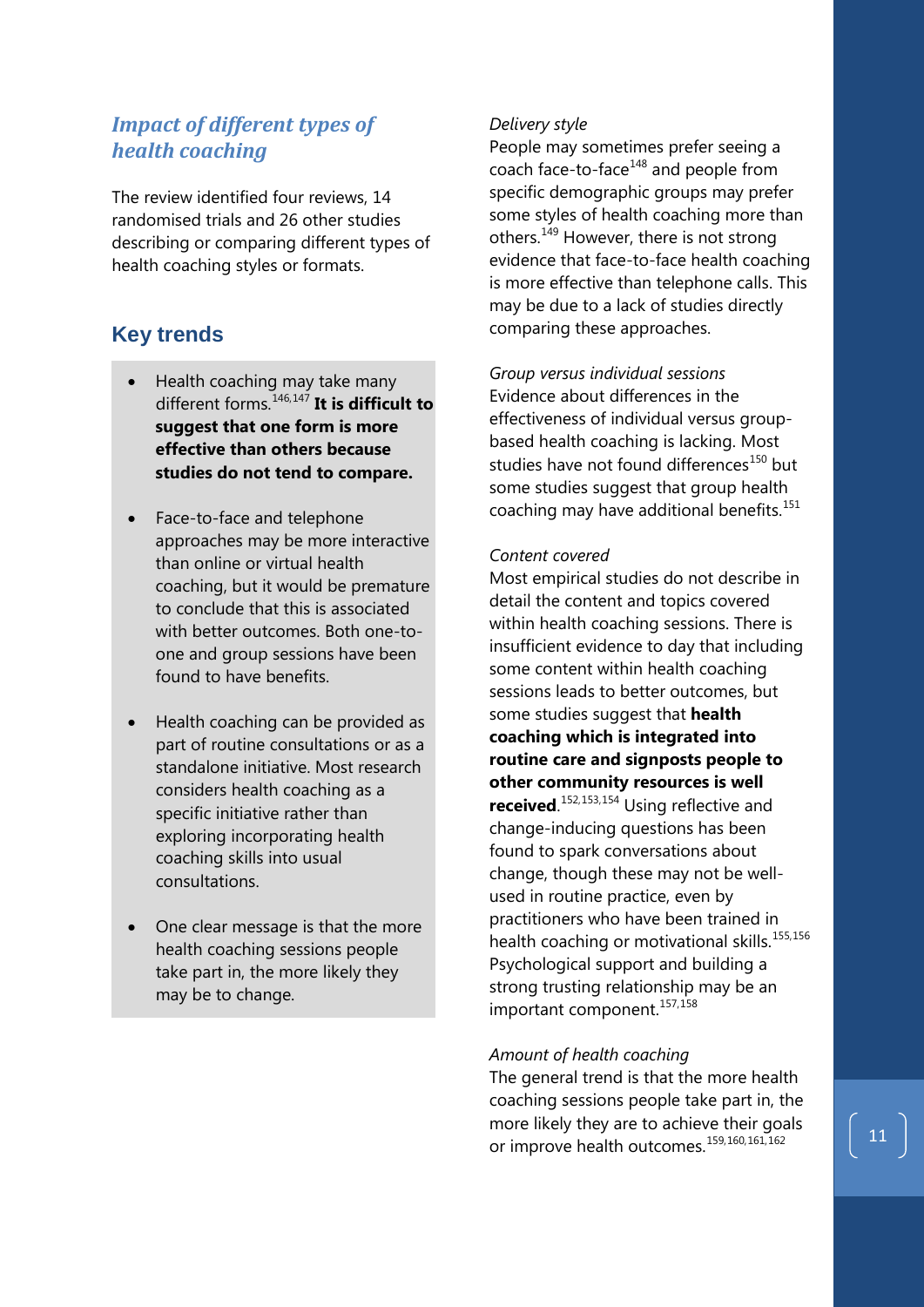# Who benefits from health coaching?

The review identified one systematic review, nine randomised trials and 23 other studies focused on the participants in health coaching relationships (patients).

Many studies have identified that the people who appear to benefit most from health coaching are those who have the most to improve, such as the greatest amount of weight to lose, the most severe symptoms or the most poorly controlled conditions.[163](#page-24-19)

Despite people most in need of change sometimes benefitting the most from health coaching, some research suggests that these people may not always be targeted for health coaching or that clinicians may not use health coaching skills with them in routine consultations.<sup>[164](#page-24-0)</sup>

Studies of the potential barriers to making change within health coaching relationships or the reasons why people do not complete health coaching programmes suggest that health coaching may be most acceptable to those who are motivated to change their behaviour or lifestyle.<sup>[165,](#page-24-38)[166](#page-24-49)</sup> In other words, health coaching may work best when people have already decided that they want to do something differently and health coaching provides a tool to help them achieve this.

# **Key trends**

Studies have found that health coaching can be effective in younger and older people, in men and women and in people from a wide range of ethnic groups.<sup>[167](#page-24-50)</sup> There is no evidence that health coaching is more effective for people with some conditions than others.

Studies tend to undertake post-hoc analyses to explore whether health coaching is more effective for some groups than others. These analyses may be based on small samples with other methodological weaknesses, so the findings should be treated with caution. However, the overall trends are that health coaching has been found to work best for:

- people with low levels of self-efficacy prior to health coaching<sup>[168,](#page-24-51)[169](#page-24-82)</sup>
- people with high readiness / motivation to change<sup>[170,](#page-24-53)[171,](#page-24-54)[172](#page-24-9),[173](#page-24-10),[174,](#page-24-83)[175](#page-24-74)</sup>
- people at highest risk<sup>[176](#page-24-13),[177](#page-24-32)</sup>
- people with the most severe symptoms<sup>[178](#page-24-33),[179](#page-24-16)</sup>
- people with low levels of selfmanagement or medication adherence<sup>[180](#page-24-58)</sup>
- women<sup>[181,](#page-24-59)[182](#page-24-36),[183](#page-24-37)</sup>
- young people (for telephone or virtual health coaching)<sup>[184](#page-24-39)</sup> or much older people<sup>[185](#page-24-40)</sup>
- minority ethnic groups<sup>[186](#page-24-62)</sup>
- vulnerable groups<sup>[187](#page-24-63)</sup>
- people with the lowest levels of education<sup>[188](#page-24-82)</sup>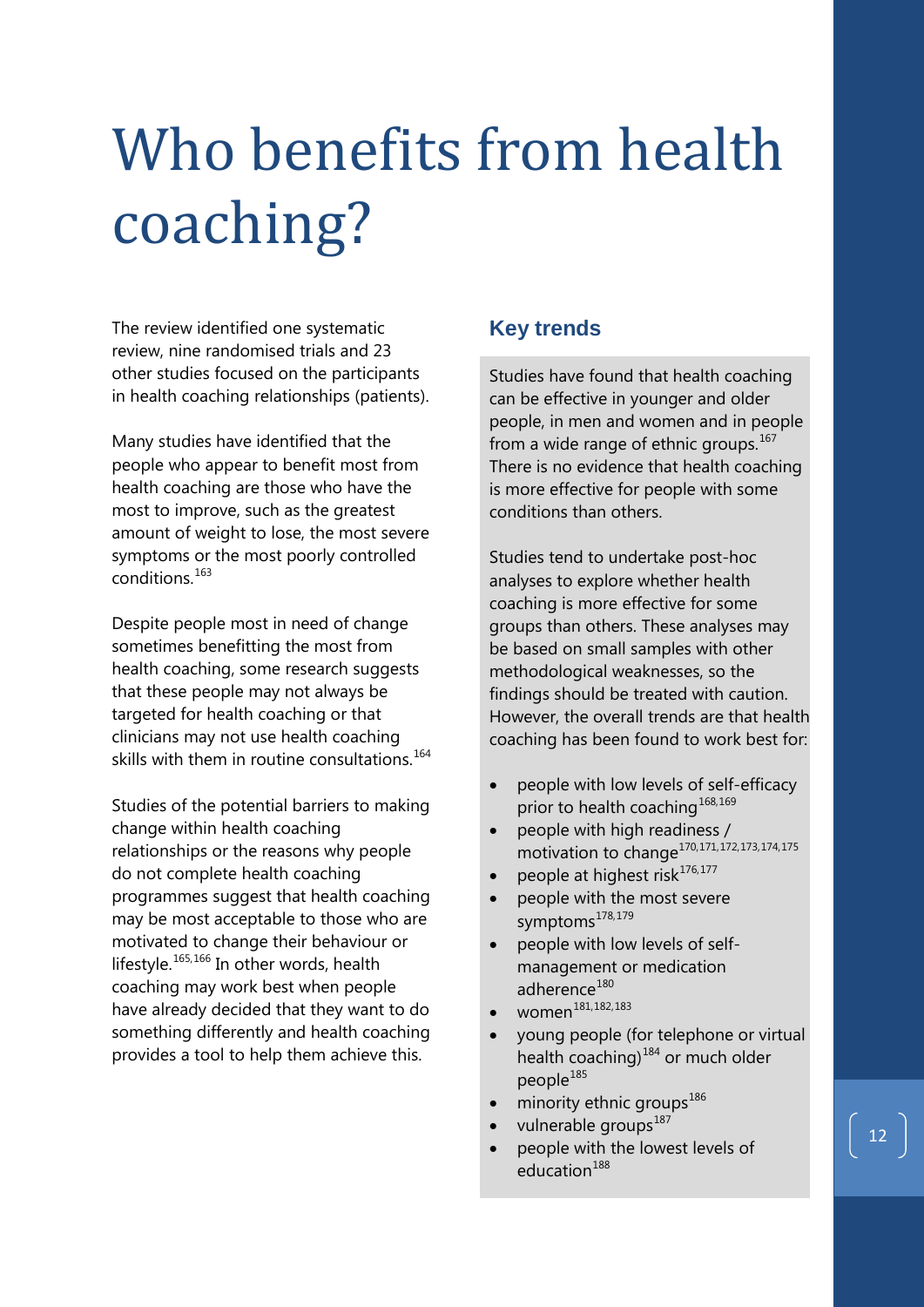## *Targeting less advantaged groups*

The review identified two randomised trials and six other studies focused on targeting health coaching to less advantaged groups .

# **Key trends**

- People from minority ethnic groups and those from lower socio -economic groups may be more likely to participate in and continue to engage with health coaching if offered an opportunity to do so. Therefore there are questions about whether special targeting is really needed, or whether instead it is important to focus on making health coaching available to a wide range of groups.
- Research has not explored the best ways to increase the uptake of health coaching amongst specific groups. Studies of financial incentives for a broad range of people suggest that incentives can encourage people to take part in standalone health coaching programmes, but this is not specific to vulnerable groups.<sup>[189](#page-24-53)</sup>

Research suggests that health coaching can be as effective for particularly vulnerable groups as for others, but does not provide insights into the best ways to target health coaching to reach such groups.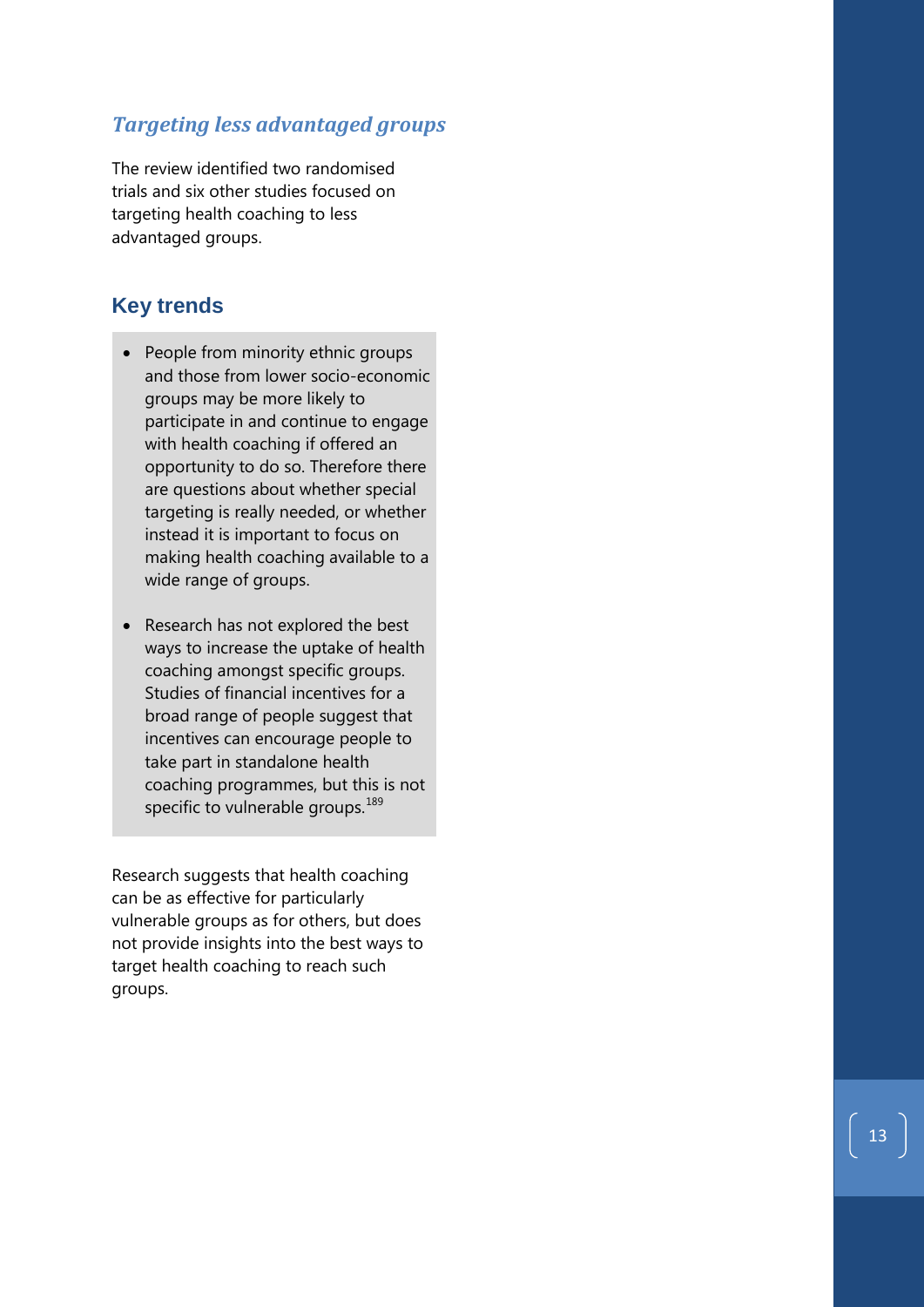# Health coaches

# *Types of health coaches*

The review identified two systematic reviews, six randomised trials and nine other studies exploring the role of different professionals or peers in facilitating health coaching. Other studies in the review included information about the type of professionals applying health coaching skills, but these studies were particularly focused on assessing how certain professionals could use health coaching or comparing different coaches.

## **Key trends**

- There is research about nurses, doctors, pharmacists and allied health professionals providing health coaching. Health coaching provided by peers and laypeople has also been researched. Studies do not tend to compare one type of coach with another so it is not possible to say that certain professionals are more likely to engage with or be effective at using health coaching skills.
- Although professionals sometimes express doubts about the feasibility of using health coaching skills within routine practice or their ability to motivate people towards behaviour change, [190](#page-24-54) there is evidence that a wide range of professionals and peers can successfully apply health coaching skills.

In recent years, there has been an increasing focus on testing whether peers (people with similar conditions) can feasibly provide health coaching.<sup>[191](#page-24-55)</sup> A number of studies have found favourable results<sup>[192](#page-24-10)</sup>

Many studies of health coaching involve nurses. A systematic review of 50 studies of various behaviour change support strategies in primary care found that nurses and doctors were equally capable of facilitating such initiatives.<sup>[193](#page-24-65)</sup>

There are examples of GPs or hospital doctors providing health coaching, <sup>[194](#page-24-66)</sup> and some studies suggest it is useful when doctors work alongside nurses.<sup>[195](#page-24-13)</sup>

A wide variety of allied professionals have also been trained as health coaches, including pharmacists, physical therapists, dieticians and occupational therapists.<sup>[196](#page-24-33)</sup>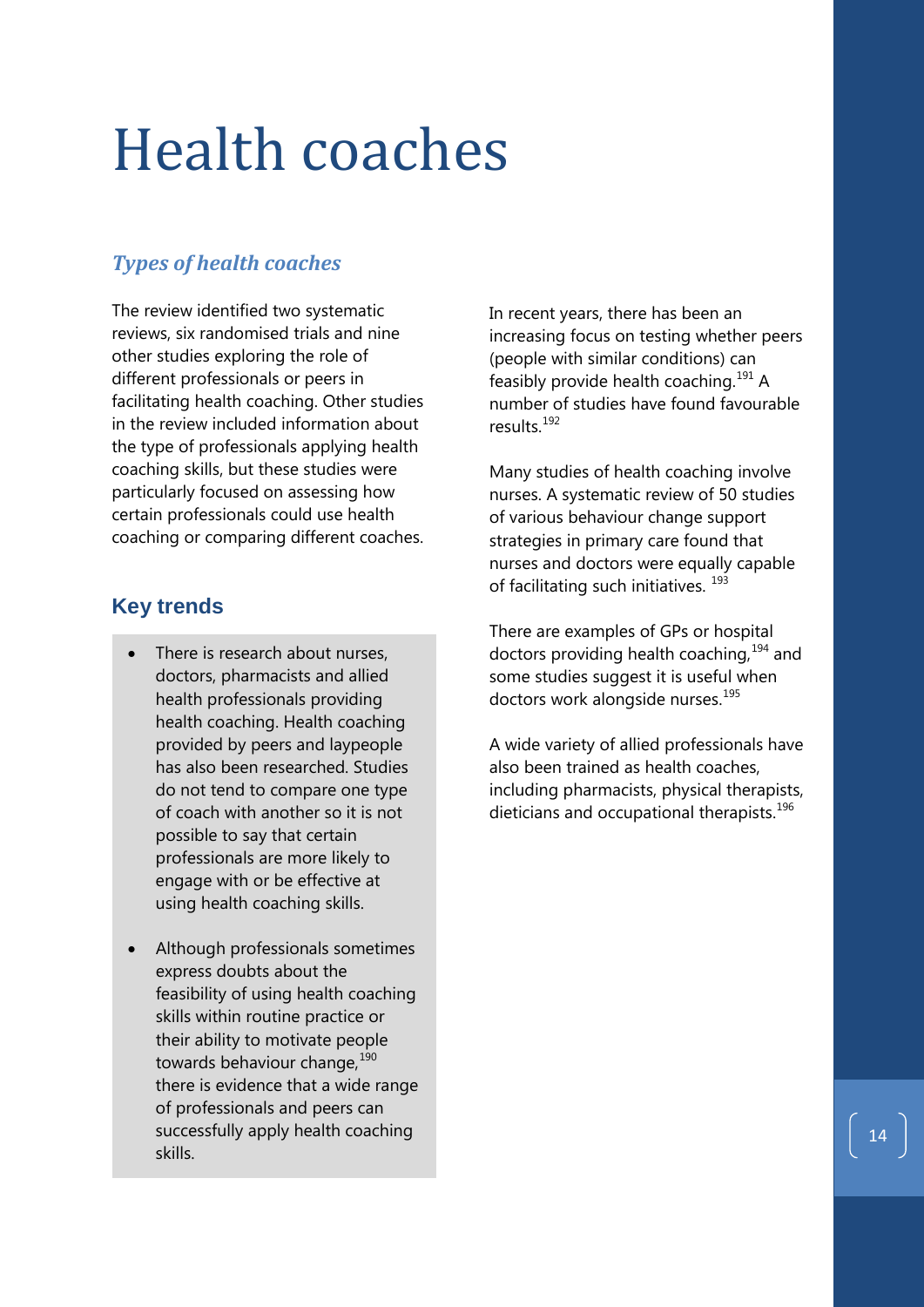## *Training coaches*

The review identified one randomised trial and 12 other studies focused on training professionals or peers to use health coaching skills. Other studies sometimes also mentioned the training undertaken, but these studies had a special emphasis on training.

# **Key trends**

- There is insufficient evidence to draw conclusions about the most effective ways of training professionals or peers in health coaching skills. Some studies suggest that **active role plays and observation can work well** rather than solely theoretical content. Well evaluated training usually lasts at least two to five days and includes follow-up support.
- Time, commitment and motivation may be key things needed by coaches.[197](#page-24-16) Empirical studies were not identified comparing specific health coaching competencies.
- There is some research to suggest that the context in which health coaching is implemented is important. In other words, **professionals need to be supported to provide health coaching practically and emotionally and there needs to be a receptive organisational context**. [198,](#page-24-58)[199](#page-24-59)

There are a number of descriptive studies outlining the broad approach to training professionals in health coaching skills, but these are not sufficiently detailed to extract information about the competencies suggested for coaches or the content of training programmes.

A number of studies have suggested that role-playing with observation may be a useful component of the content of health coaching training.<sup>[200](#page-24-69)</sup>

Building in refresher sessions may be useful. $^{201}$  $^{201}$  $^{201}$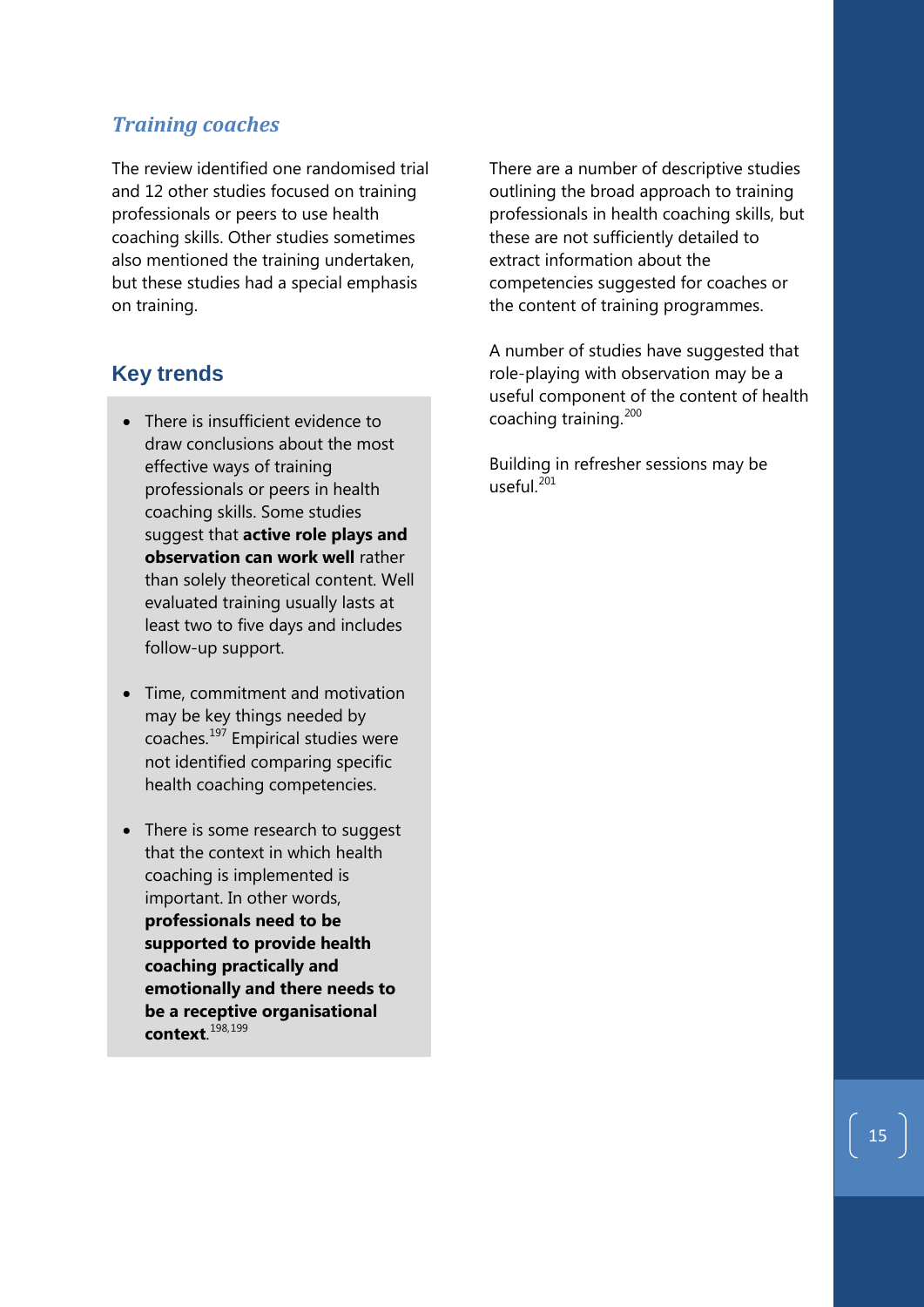# Implications for policy and practice

This review of research about health coaching is one of many tools that commissioners can use when considering whether health coaching is effective, for whom and how it could be offered in the NHS. Used alongside local evaluations and expertise about the local context and priorities, the empirical evidence suggests some implications for policy and practice.

# *Should health coaching be rolled out?*

- **There is evidence to suggest that health coaching has potential, but it cannot be assumed to be a panacea** for all the challenges facing the NHS. Health coaching has been associated with improvements in self-efficacy and behaviour change, suggesting that this approach can help people to feel more motivated and empowered to make healthy lifestyle changes.
- **The impacts on health outcomes are more mixed**, possibly because many studies may be too small to show a difference or too short to capture any changes over time. There is some positive evidence about the potential of health coaching for improving clinical outcomes in people with diabetes, high blood pressure, high cholesterol and high risks of heart attack or stroke.
- There is very little evidence about the impact of health coaching on health service use or resource use. Whilst there are some positive studies, **it would be inappropriate to use these to suggest that health coaching has a definite return on investment**. Most of the positive studies are small or methodologically weak, and draw on data from health systems that are very different from the UK.
- A number of studies have found that health coaching is not cost-effective or does not reduce the use of healthcare resources. These too need to be treated with caution because they may have been of insufficient duration to show an impact. Changes to behaviour made as a result of health coaching may take a while to impact on physical outcomes and health service use.
- **The overall message from the evidence base is that there are many benefits likely associated with health coaching, but in order to be effective health coaching may need to be implemented as part of a wider programme supporting education and behaviour change.**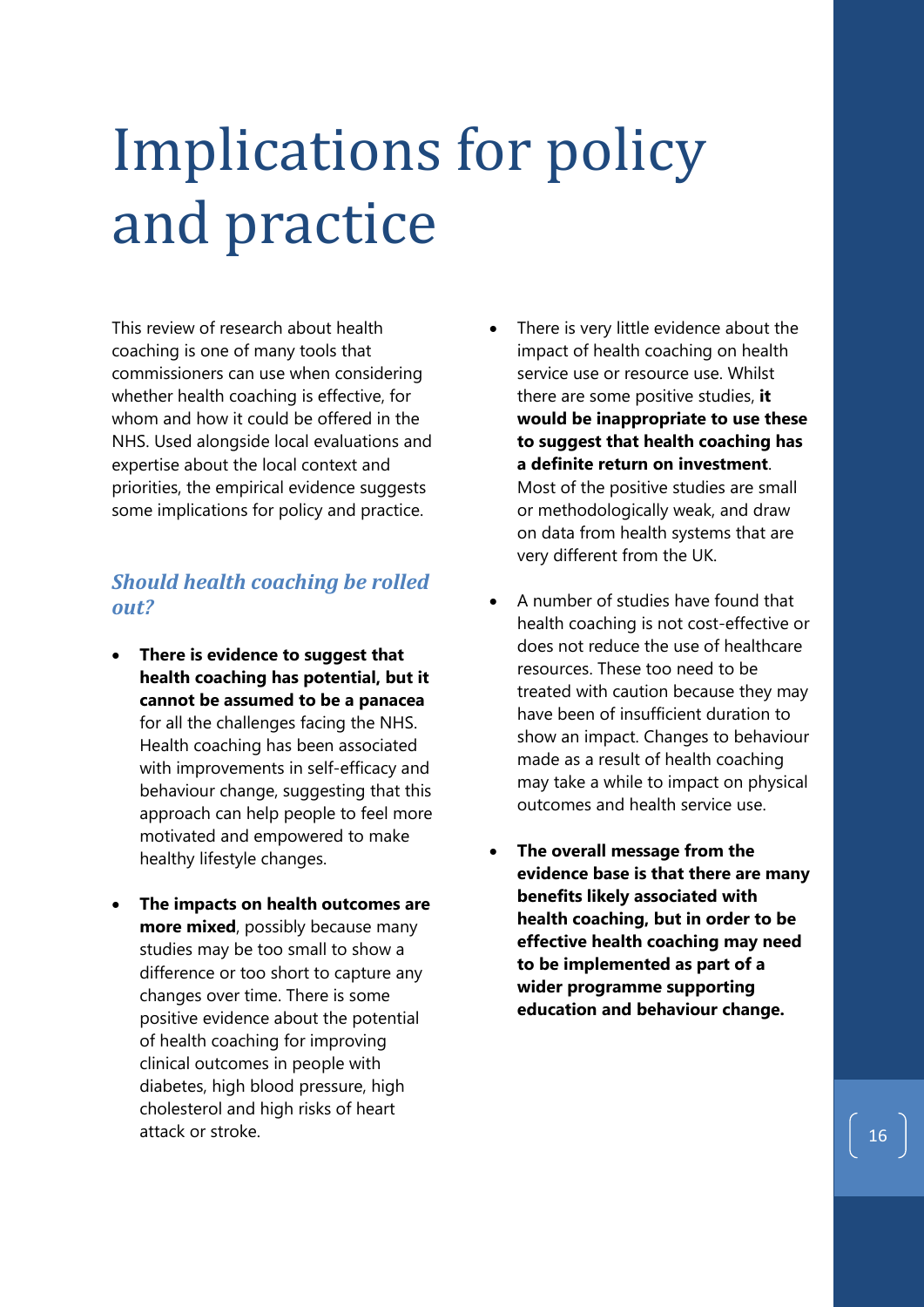## *When does health coaching work best?*

- There is less evidence about where. how and for whom health coaching is most effective. The evidence base is not strong enough to conclude that face-to-face health coaching is more effective than telephone health coaching, for example, or that individual health coaching is more effective than group health coaching. This is due to a lack of studies comparing different approaches.
- Similarly, it is difficult to generalise about who health coaching may be most effective for. Studies that find benefits from health coaching often suggest that the benefits are most marked for people who are motivated to change from the outset and those who have the most severe symptoms or exacerbations. Women have been found in some studies to be more amenable to health coaching than men, but other studies have found that men can benefit equally.
- There is no evidence to suggest that health coaching is most effective for people with certain conditions.
- Few studies have explored strategies to ensure that health coaching is well targeted for the most vulnerable groups, though research has found that health coaching can work well for people from minority ethnic groups, lower socio-economic groups and the homeless.

## *How should coaches be trained?*

- Nurses, doctors, pharmacists and physical therapists are the most commonly researched health coaches. There is also evidence emerging about the role of people with long-term conditions themselves acting as coaches for others.
- The evidence base is insufficient to conclude that one type of professional or peer is more effective than others in applying health coaching skills. There are few studies that compare one type of coach with another, but the findings of individual studies suggest that **health coaching skills can be applied by a wide range of professionals, either in routine practice or as part of bespoke health coaching consultations**.
- Almost all of the studies included in the review state that the professionals facilitating health coaching have received specialised training, however the details of this training are sparse. Very few studies explicitly examine the training offered to health coaches. The studies that do exist suggest that the most effective training may be at least two to five days in duration, incorporate observation, practical activities and role plays and allow for follow-up and refresher training.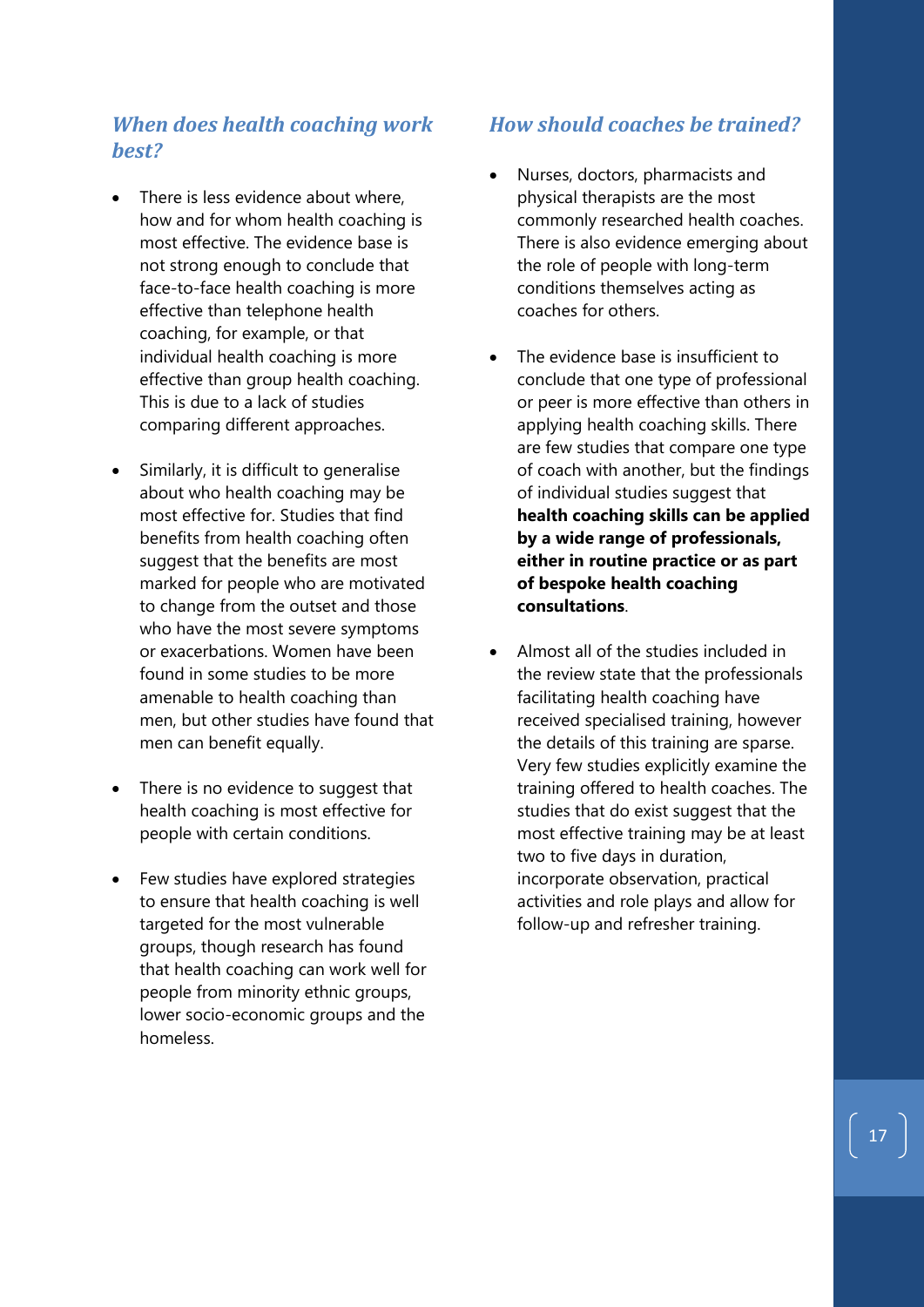# *Adding to the evidence base*

- This review suggests that health coaching has potential for the NHS, but there are gaps in knowledge about how best to train coaches and the longer-term impacts of health coaching, particularly on service use and costs. Box 1 on page 2 lists caveats with the evidence available.
- As teams within the NHS consider rolling out health coaching, it may be important to also consider more robust evaluation that compares health coaching with other options and compares different types of health coaching. Analysis of the costs and cost-effectiveness of health coaching should be built into any evaluation.
- There is an opportunity for NHS teams to contribute significantly to knowledge in this area, potentially making an empowering and worthwhile form of support available to a wide range of people.

All of the implications listed in this section are important for both national audiences as well as the East of England when considering how, when and who health coaching may work best for, how to select and train people as health coaches and gaps in current knowledge.

To summarise, Box 2 lists some of the key implications of the empirical evidence for the East of England programme.

#### *Box 2: Implications for East of England*

- There is evidence to support the East of England's testing of health coaching, but this initiative should be seen as one component of wider programmes to support selfmanagement rather than a standalone entity.
- The East of England model of having at least two days' worth of training follows good practice. There may be scope to continue to refine the model. For example, refresher or follow-up sessions may be beneficial for participants.
- There may be a need to build in content about how to use health coaching effectively in routine practice. Most of the evidence available is about standalone coaching initiatives.
- More guidance may be needed about how to select professionals to take part in training and how to select patients that health coaching may be most effective with. A more targeted approach may be useful.
- Evaluation needs to focus on clinical and cost outcomes, rather than solely impacts on professionals' skills. Given the extent of investment in the programme, a robust evaluation strategy is needed.
- There is scope to share the lessons learned widely, both in terms of the story so far and the evidence base. Given the paucity of evidence, it may be useful to publish key trends from the evidence review as a journal article.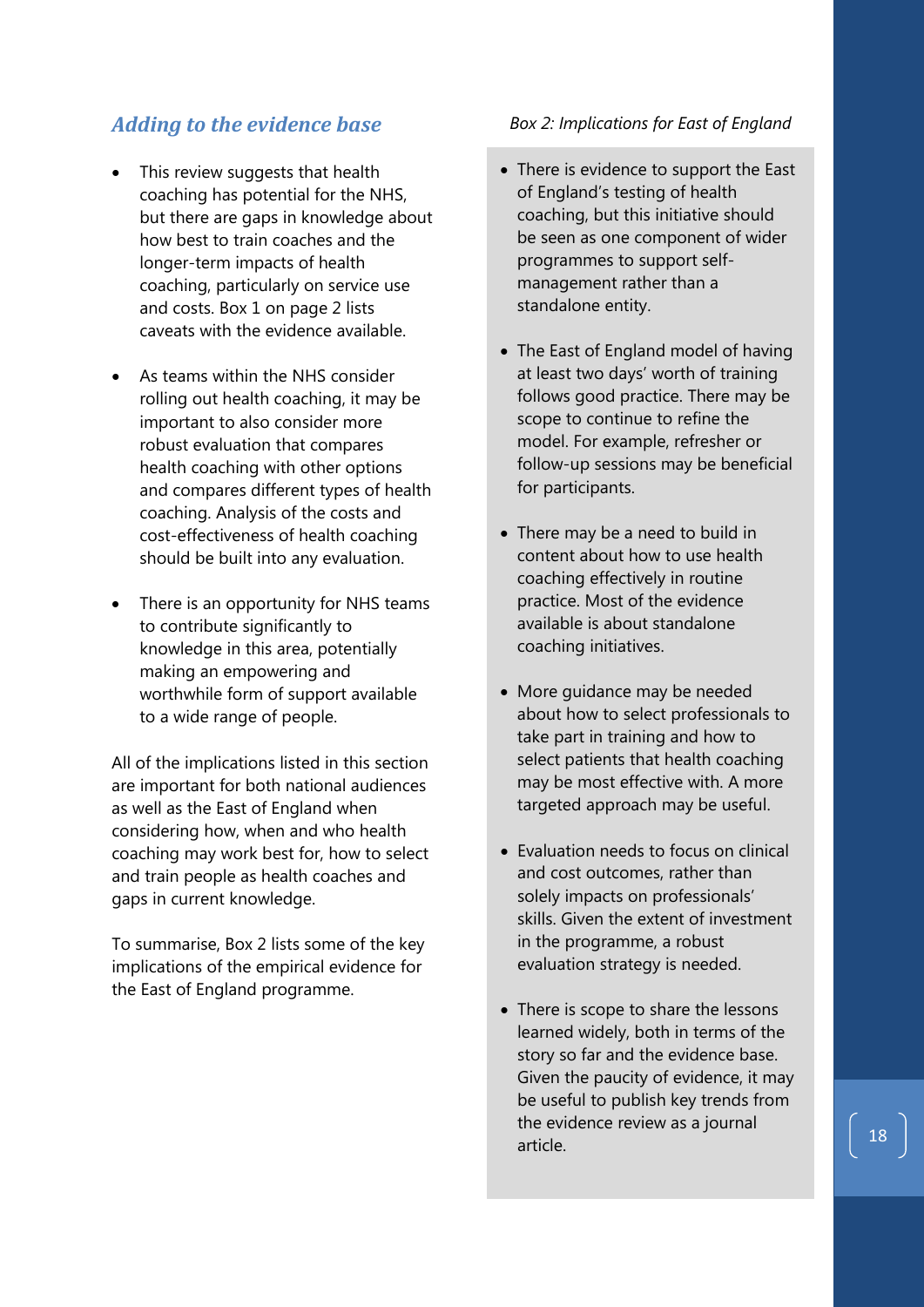# References

- 1 Wolever RQ, Simmons LA, Sforzo GA, Dill D, Kaye M, Bechard EM, Southard ME, Kennedy M, Vosloo J, Yang N[. A systematic review of the literature on health and](http://www.ncbi.nlm.nih.gov/pubmed/24416684)  [wellness health coaching: defining a](http://www.ncbi.nlm.nih.gov/pubmed/24416684) key behavioral [intervention in healthcare.](http://www.ncbi.nlm.nih.gov/pubmed/24416684) *Glob Adv Health Med* 2013;2(4):38-57.
- 2 Bennett HD, Coleman EA, Parry C[, Bodenheimer T,](http://www.ncbi.nlm.nih.gov/pubmed?term=Bodenheimer%20T%5BAuthor%5D&cauthor=true&cauthor_uid=21121566) [Chen EH.](http://www.ncbi.nlm.nih.gov/pubmed?term=Chen%20EH%5BAuthor%5D&cauthor=true&cauthor_uid=21121566)  [Health coaching for patients with chronic illness.](http://www.ncbi.nlm.nih.gov/pubmed/21121566) *Fam Pract Manag* 2010;17(5):24-29.
- 3 Edwards A, Elwyn G. [Inside the black box of shared decision](http://www.ncbi.nlm.nih.gov/pubmed/17083558)  [making: distinguishing between the process of involvement](http://www.ncbi.nlm.nih.gov/pubmed/17083558)  [and who makes the decision.](http://www.ncbi.nlm.nih.gov/pubmed/17083558) *Health Expect* 2006;9(4):307- 320.
- 4 Janz NK, Wren PA, Copeland LA[, Lowery JC,](http://www.ncbi.nlm.nih.gov/pubmed?term=Lowery%20JC%5BAuthor%5D&cauthor=true&cauthor_uid=15284259) [Goldfarb SL,](http://www.ncbi.nlm.nih.gov/pubmed?term=Goldfarb%20SL%5BAuthor%5D&cauthor=true&cauthor_uid=15284259)  [Wilkins EG.](http://www.ncbi.nlm.nih.gov/pubmed?term=Wilkins%20EG%5BAuthor%5D&cauthor=true&cauthor_uid=15284259) [Patient-physician concordance: preferences,](http://www.ncbi.nlm.nih.gov/pubmed/15284259) [perceptions, and factors influencing the breast cancer](http://www.ncbi.nlm.nih.gov/pubmed/15284259)  [surgical decision.](http://www.ncbi.nlm.nih.gov/pubmed/15284259) *J Clin Oncol* 2004;22(15):3091-3098.
- 5 Moumjid N, Carrère MO, Charavel M, Brémond A. Clinical in shared decision-making applied to breast cancer. *Health Expect* 2003;6(3):222-227.
- 6 Whelan T, Levine M, Willan A[, Gafni A,](http://www.ncbi.nlm.nih.gov/pubmed?term=Gafni%20A%5BAuthor%5D&cauthor=true&cauthor_uid=15280341) [Sanders K,](http://www.ncbi.nlm.nih.gov/pubmed?term=Sanders%20K%5BAuthor%5D&cauthor=true&cauthor_uid=15280341) [Mirsky D,](http://www.ncbi.nlm.nih.gov/pubmed?term=Mirsky%20D%5BAuthor%5D&cauthor=true&cauthor_uid=15280341)  [Chambers S,](http://www.ncbi.nlm.nih.gov/pubmed?term=Chambers%20S%5BAuthor%5D&cauthor=true&cauthor_uid=15280341) [O'Brien MA,](http://www.ncbi.nlm.nih.gov/pubmed?term=O) [Reid S,](http://www.ncbi.nlm.nih.gov/pubmed?term=Reid%20S%5BAuthor%5D&cauthor=true&cauthor_uid=15280341) [Dubois S.](http://www.ncbi.nlm.nih.gov/pubmed?term=Dubois%20S%5BAuthor%5D&cauthor=true&cauthor_uid=15280341) [Effect of a](http://www.ncbi.nlm.nih.gov/pubmed/15280341)  [decision aid on knowledge and treatment decision making](http://www.ncbi.nlm.nih.gov/pubmed/15280341)  [for breast cancer surgery: a randomized trial.](http://www.ncbi.nlm.nih.gov/pubmed/15280341) *JAMA* 2004;292(4):435-441.
- 7 van Roosmalen MS, Stalmeier PF, Verhoef LC[, Hoekstra-](http://www.ncbi.nlm.nih.gov/pubmed?term=Hoekstra-Weebers%20JE%5BAuthor%5D&cauthor=true&cauthor_uid=14735173)[Weebers JE,](http://www.ncbi.nlm.nih.gov/pubmed?term=Hoekstra-Weebers%20JE%5BAuthor%5D&cauthor=true&cauthor_uid=14735173) [Oosterwijk JC,](http://www.ncbi.nlm.nih.gov/pubmed?term=Oosterwijk%20JC%5BAuthor%5D&cauthor=true&cauthor_uid=14735173) [Hoogerbrugge N,](http://www.ncbi.nlm.nih.gov/pubmed?term=Hoogerbrugge%20N%5BAuthor%5D&cauthor=true&cauthor_uid=14735173) [Moog U,](http://www.ncbi.nlm.nih.gov/pubmed?term=Moog%20U%5BAuthor%5D&cauthor=true&cauthor_uid=14735173) [van](http://www.ncbi.nlm.nih.gov/pubmed?term=van%20Daal%20WA%5BAuthor%5D&cauthor=true&cauthor_uid=14735173)  [Daal WA.](http://www.ncbi.nlm.nih.gov/pubmed?term=van%20Daal%20WA%5BAuthor%5D&cauthor=true&cauthor_uid=14735173) [Randomised trial of a decision aid and its timing](http://www.ncbi.nlm.nih.gov/pubmed/14735173)  [for women being tested for a BRCA1/2 mutation.](http://www.ncbi.nlm.nih.gov/pubmed/14735173) *Br J Cancer* 2004;90(2):333-342.
- 8 Mandelblatt J, Kreling B, Figeuriedo M, Feng S. What is the [impact of shared decision making on treatment and](http://www.ncbi.nlm.nih.gov/pubmed/16983102)  [outcomes for older women with breast cancer?](http://www.ncbi.nlm.nih.gov/pubmed/16983102) *J Clin Oncol* 2006;24(30):4908-4913.
- 9 Merenstein D, Diener-West M, Krist A, [Pinneger M,](http://www.ncbi.nlm.nih.gov/pubmed?term=Pinneger%20M%5BAuthor%5D&cauthor=true&cauthor_uid=16322146) [Cooper](http://www.ncbi.nlm.nih.gov/pubmed?term=Cooper%20LA%5BAuthor%5D&cauthor=true&cauthor_uid=16322146)  [LA.](http://www.ncbi.nlm.nih.gov/pubmed?term=Cooper%20LA%5BAuthor%5D&cauthor=true&cauthor_uid=16322146) [An assessment of the shared-decision model in parents](http://www.ncbi.nlm.nih.gov/pubmed/16322146)  [of children with acute otitis media.](http://www.ncbi.nlm.nih.gov/pubmed/16322146) *Pediatrics* 2005;116(6):1267-1275.
- 10 Penticuff JH, Arheart KL. **Effectiveness of an intervention to** [improve parent-professional collaboration in neonatal](http://www.ncbi.nlm.nih.gov/pubmed/15923969)  [intensive care.](http://www.ncbi.nlm.nih.gov/pubmed/15923969) *J Perinat Neonatal Nurs* 2005;19(2):187-202.
- 11 Department of Health. *Equity and Excellence: Liberating the NHS.* London: Stationery Office, 2010.
- 12 http://services.parliament.uk/bills/2010- 11/healthandsocialcare.html
- 13 Kreitzer MJ, Sierpina VS, Lawson K[. Health coaching:](http://www.ncbi.nlm.nih.gov/pubmed/18316060)  [innovative education and clinical programs emerging.](http://www.ncbi.nlm.nih.gov/pubmed/18316060) *Explore* 2008;4(2):154-155.
- 14 Wolever RQ, Eisenberg DM. What is health coaching [anyway? Standards needed to enable rigorous research.](http://www.ncbi.nlm.nih.gov/pubmed/21986348) *Arch Intern Med* (Published online October 2011).
- 15 Palmer S[. Health coaching to facilitate the promotion of](http://www.tandfonline.com/doi/abs/10.1080/14635240.2003.10806231#.U1Zf_mAU_IU)  [healthy behaviour and achievement of health-related goals.](http://www.tandfonline.com/doi/abs/10.1080/14635240.2003.10806231#.U1Zf_mAU_IU)  *Int J Health Prom Educ* 2003;41;91-93.
- 16 Licht M, Davis JM, Scripps A, Cone J. Whole person health [for the whole population: one-year evaluation of health](http://www.ncbi.nlm.nih.gov/pubmed/21412480)  [coaching.](http://www.ncbi.nlm.nih.gov/pubmed/21412480) *Perm J* 2007;11(4):41-44.
- 17 Wetzel TG[. Health coaching.](http://www.ncbi.nlm.nih.gov/pubmed/21682235) *Hosp Health Netw* 2011;85(5):20-24.
- 18 Wolever RQ, Simmons LA, Sforzo GA, Dill D, Kaye M, Bechard EM, Southard ME, Kennedy M, Vosloo J, Yang N. A [systematic review of the literature on health and wellness](http://www.ncbi.nlm.nih.gov/pubmed/24416684)  [health coaching: defining a key behavioral intervention in](http://www.ncbi.nlm.nih.gov/pubmed/24416684)  [healthcare.](http://www.ncbi.nlm.nih.gov/pubmed/24416684) *Glob Adv Health Med* 2013;2(4):38-57.
- 19 Leveille SG, Huang A, Tsai SB[, Allen M,](http://www.ncbi.nlm.nih.gov/pubmed?term=Allen%20M%5BAuthor%5D&cauthor=true&cauthor_uid=19106729) [Weingart SN,](http://www.ncbi.nlm.nih.gov/pubmed?term=Weingart%20SN%5BAuthor%5D&cauthor=true&cauthor_uid=19106729) [Iezzoni](http://www.ncbi.nlm.nih.gov/pubmed?term=Iezzoni%20LI%5BAuthor%5D&cauthor=true&cauthor_uid=19106729)  [LI.](http://www.ncbi.nlm.nih.gov/pubmed?term=Iezzoni%20LI%5BAuthor%5D&cauthor=true&cauthor_uid=19106729) [Health coaching via an internet portal for primary care](http://www.ncbi.nlm.nih.gov/pubmed/19106729)  [patients with chronic conditions: a randomized controlled](http://www.ncbi.nlm.nih.gov/pubmed/19106729)  [trial.](http://www.ncbi.nlm.nih.gov/pubmed/19106729) *Med Care* 2009;47(1):41-47.
- 20 Allen M, Iezzoni LI, Huang A[, Huang L,](http://www.ncbi.nlm.nih.gov/pubmed?term=Huang%20L%5BAuthor%5D&cauthor=true&cauthor_uid=18347482) [Leveille SG.](http://www.ncbi.nlm.nih.gov/pubmed?term=Leveille%20SG%5BAuthor%5D&cauthor=true&cauthor_uid=18347482)  [Improving patient-clinician communication about chronic](http://www.ncbi.nlm.nih.gov/pubmed/18347482)  [conditions: description of an internet-based nurse E-coach](http://www.ncbi.nlm.nih.gov/pubmed/18347482)  [intervention.](http://www.ncbi.nlm.nih.gov/pubmed/18347482) *Nurs Res* 2008;57(2):107-112.
- 21 Armstrong C, Wolever RQ, Manning L, Elam R 3rd, Moore M, Frates EP, Duskey H, Anderson C, Curtis RL, Masemer S, Lawson K. Group health coaching: strengths, challenges [next steps.](http://www.ncbi.nlm.nih.gov/pubmed/24416678) *Glob Adv Health Med* 2013;2(3):95-102.
- 22 Lipscomb R. Health coaching: a new opportunity for [dietetics professionals.](http://www.ncbi.nlm.nih.gov/pubmed/16720119) *J Am Diet Assoc* 2006;106(6):801-803.
- 23 Wagner PJ, Jester DM, Moseley GC. Medical students as [health coaches.](http://www.ncbi.nlm.nih.gov/pubmed/12431943) *Acad Med* 2002;77(11):1164-1165.
- 24 www.kingsfund.org.uk/publications/supporting-peoplemanage-their-health
- 25 Neuner-Jehle S, Schmid M, Grüninger U. The "health [coaching" programme: a new patient-centred and visually](http://www.ncbi.nlm.nih.gov/pmc/articles/pmid/23865509/)  supported approach for health behaviour change in primary [care.](http://www.ncbi.nlm.nih.gov/pmc/articles/pmid/23865509/) *BMC Fam Pract* 2013;14:100.
- 26 Karapinar-Carkit F, Borgsteede SD, Zoer J, Siegert C, van Tulder M, Egberts AC, van den Bemt PM[. The effect of the](http://www.ncbi.nlm.nih.gov/pmc/articles/pmid/20156368/)  [COACH program \(Continuity Of Appropriate](http://www.ncbi.nlm.nih.gov/pmc/articles/pmid/20156368/)  [pharmacotherapy, patient Counselling and information](http://www.ncbi.nlm.nih.gov/pmc/articles/pmid/20156368/) [transfer in Healthcare\) on readmission rates in a](http://www.ncbi.nlm.nih.gov/pmc/articles/pmid/20156368/)  [multicultural population of internal medicine patients.](http://www.ncbi.nlm.nih.gov/pmc/articles/pmid/20156368/) *BMC Health Serv Res* 2010;10:39.
- 27 Wolever RQ, Webber DM, Meunier JP, Greeson JM, Lausier ER, Gaudet TW. [Modifiable disease risk, readiness to change,](http://www.ncbi.nlm.nih.gov/pmc/articles/pmid/22314632/)  [and psychosocial functioning improve with integrative](http://www.ncbi.nlm.nih.gov/pmc/articles/pmid/22314632/)  [medicine immersion model.](http://www.ncbi.nlm.nih.gov/pmc/articles/pmid/22314632/) *Altern Ther Health Med* 2011;17(4):38-47.
- 28 Jordan M[. Health coaching for the underserved.](http://www.ncbi.nlm.nih.gov/pubmed/24416675) *Glob Adv Health Med* 2013;2(3):75-82.
- 29 Howard LM, Hagen BF. Experiences of persons with type II diabetes [receiving health coaching: an exploratory](http://www.ncbi.nlm.nih.gov/pubmed/23787387)  [qualitative study.](http://www.ncbi.nlm.nih.gov/pubmed/23787387) *Educ Health* 2012;25(1):66-69.
- 30 Stretton C, Mudge S, Kayes NM, Taylor D, McPherson KM. [Activity health coaching to improve walking is](http://www.ncbi.nlm.nih.gov/pubmed/23896335) liked by [rehabilitation patients but physiotherapists have concerns: a](http://www.ncbi.nlm.nih.gov/pubmed/23896335)  [qualitative study.](http://www.ncbi.nlm.nih.gov/pubmed/23896335) *J Physiother* 2013;59(3):199-206.
- 31 Walters JA, Cameron-Tucker H, Courtney-Pratt H, Nelson M, Robinson A, Scott J, Turner P, Walters EH, Wood-Baker R. [Supporting health behaviour change in chronic obstructive](http://www.ncbi.nlm.nih.gov/pmc/articles/pmid/22694996/)  [pulmonary disease with telephone health-mentoring:](http://www.ncbi.nlm.nih.gov/pmc/articles/pmid/22694996/)  [insights from a qualitative study.](http://www.ncbi.nlm.nih.gov/pmc/articles/pmid/22694996/) *BMC Fam Pract* 2012;13:55.
- 32 Linden A, Butterworth SW, Prochaska JO[. Motivational](http://www.ncbi.nlm.nih.gov/pubmed/20367828)  [interviewing-based health coaching as a chronic care](http://www.ncbi.nlm.nih.gov/pubmed/20367828)  [intervention.](http://www.ncbi.nlm.nih.gov/pubmed/20367828) *J Eval Clin Pract* 2010;16(1):166-174.
- 33 Newman P, McDowell A. [Exploring the benefits of health](http://www.hsj.co.uk/resource-centre/best-practice/flexible-working-and-skills-resources/exploring-the-benefits-of-coaching-for-clinicians-and-patients/5035414.article#.UzdJ7GCPPIU)  [coaching for clinicians](http://www.hsj.co.uk/resource-centre/best-practice/flexible-working-and-skills-resources/exploring-the-benefits-of-coaching-for-clinicians-and-patients/5035414.article#.UzdJ7GCPPIU) and patients. *HSJ* 2011.
- 34 Taylor TK, Webster-Stratton C, Feil EG, Broadbent B, Widdop CS, Severson HH[. Computer-based intervention with health](http://www.ncbi.nlm.nih.gov/pmc/articles/pmid/18803072/)  [coaching: an example using the incredible years program.](http://www.ncbi.nlm.nih.gov/pmc/articles/pmid/18803072/) *Cogn Behav Ther* 2008;37(4):233-246.
- 35 Foster L, Dunn W, Lawson LM. [Health coaching mothers of](http://www.ncbi.nlm.nih.gov/pubmed/23253014)  [children with autism: a qualitative study for occupational](http://www.ncbi.nlm.nih.gov/pubmed/23253014)  [therapy practice.](http://www.ncbi.nlm.nih.gov/pubmed/23253014) *Phys Occup Ther Pediatr* 2013;33(2):253- 263.
- 36 Graham F, Rodger S, Ziviani J. **Effectiveness of occupational** [performance health coaching in improving children's and](http://www.ncbi.nlm.nih.gov/pubmed/23245778)  [mothers' performance and mothers' self-competence.](http://www.ncbi.nlm.nih.gov/pubmed/23245778) *Am J Occup Ther* 2013;67(1):10-18.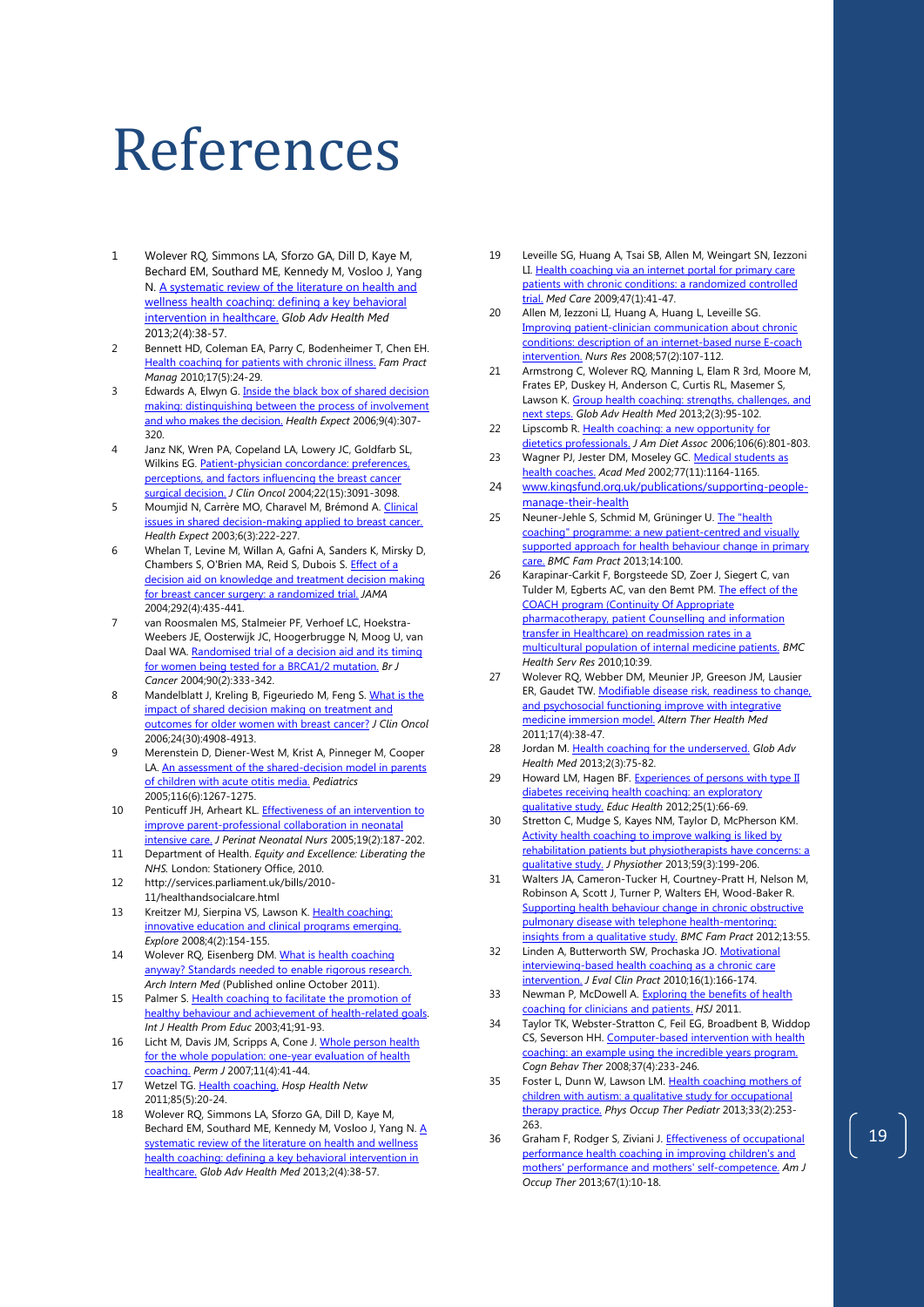- 37 Sepulveda AR, Lopez C, Macdonald P, Treasure J[. Feasibility](http://www.ncbi.nlm.nih.gov/pubmed/18176950)  [and acceptability of DVD and telephone health coaching](http://www.ncbi.nlm.nih.gov/pubmed/18176950) [based skills training for carers of people with an eating](http://www.ncbi.nlm.nih.gov/pubmed/18176950)  [disorder.](http://www.ncbi.nlm.nih.gov/pubmed/18176950) *Int J Eat Disord* 2008;41(4):318 -325.
- 38 O'Neil A, Hawkes AL, Atherton JJ, Patrao TA, Sanderson K, Wolfe R, Taylor CB, Oldenburg B[. Telephone](http://www.ncbi.nlm.nih.gov/pubmed/22956633)-delivered [health coaching improves anxiety outcomes after](http://www.ncbi.nlm.nih.gov/pubmed/22956633)  [myocardial infarction: the 'proactive heart' trial.](http://www.ncbi.nlm.nih.gov/pubmed/22956633) *Eur J Prev Cardiol* 2014;21(1):30 -38.
- <span id="page-20-0"></span>39 Bodenheimer T et al . *[Helping Patients Manage Their Chronic](http://www.chcf.org/topics/chronicdisease/index.cfm?itemID=111768)  [Conditions](http://www.chcf.org/topics/chronicdisease/index.cfm?itemID=111768)*. California Health Care Foundation, 2005.
- 40 Brownson CA et al. A quality improvement tool to assess self -management support in primary care. *[Jt Comm J Qual](http://www.jcrinc.com/26813/newsletters/32/)  [Pat Saf](http://www.jcrinc.com/26813/newsletters/32/)* 2007; 33:7.
- 41 Coulter A, Ellins J. *[How engaged are people in their](http://www.health.org.uk/publications/research_reports/how_engaged_are.html)  [healthcare?](http://www.health.org.uk/publications/research_reports/how_engaged_are.html)* The Health Foundation, 2005.
- <sup>42</sup> [Thoolen B,](http://www.ncbi.nlm.nih.gov/pubmed?term=%22Thoolen%20B%22%5BAuthor%5D&itool=EntrezSystem2.PEntrez.Pubmed.Pubmed_ResultsPanel.Pubmed_RVAbstract) [De Ridder D,](http://www.ncbi.nlm.nih.gov/pubmed?term=%22De%20Ridder%20D%22%5BAuthor%5D&itool=EntrezSystem2.PEntrez.Pubmed.Pubmed_ResultsPanel.Pubmed_RVAbstract) [Bensing J,](http://www.ncbi.nlm.nih.gov/pubmed?term=%22Bensing%20J%22%5BAuthor%5D&itool=EntrezSystem2.PEntrez.Pubmed.Pubmed_ResultsPanel.Pubmed_RVAbstract) [Maas C,](http://www.ncbi.nlm.nih.gov/pubmed?term=%22Maas%20C%22%5BAuthor%5D&itool=EntrezSystem2.PEntrez.Pubmed.Pubmed_ResultsPanel.Pubmed_RVAbstract) [Griffin S,](http://www.ncbi.nlm.nih.gov/pubmed?term=%22Griffin%20S%22%5BAuthor%5D&itool=EntrezSystem2.PEntrez.Pubmed.Pubmed_ResultsPanel.Pubmed_RVAbstract) [Gorter K,](http://www.ncbi.nlm.nih.gov/pubmed?term=%22Gorter%20K%22%5BAuthor%5D&itool=EntrezSystem2.PEntrez.Pubmed.Pubmed_ResultsPanel.Pubmed_RVAbstract) [Rutten G.](http://www.ncbi.nlm.nih.gov/pubmed?term=%22Rutten%20G%22%5BAuthor%5D&itool=EntrezSystem2.PEntrez.Pubmed.Pubmed_ResultsPanel.Pubmed_RVAbstract) [Effectiveness of a self-management intervention](http://www.ncbi.nlm.nih.gov/pubmed/17666461)  in patients with screen [-detected type 2 diabetes.](http://www.ncbi.nlm.nih.gov/pubmed/17666461) *[Diabetes](http://www.ncbi.nlm.nih.gov/pubmed?term=%22De%20Ridder%20D%22%5BAuthor%5D&itool=EntrezSystem2.PEntrez.Pubmed.Pubmed_ResultsPanel.Pubmed_RVAbstract)  [Care](http://www.ncbi.nlm.nih.gov/pubmed?term=%22De%20Ridder%20D%22%5BAuthor%5D&itool=EntrezSystem2.PEntrez.Pubmed.Pubmed_ResultsPanel.Pubmed_RVAbstract)* 2007; 30(11): 2832 -7.
- 43 Jordan JE, Briggs AM, Brand CA, Osborne RH. Enhancing patient engagement in chronic disease self -management support initiatives in Australia: the need for an integrated approach. *Med J Aust* 2008; 189 (10 Suppl): S9 -S13.
- 44 Glasgow NJ, Jeon YH, Kraus SG, Pearce -Brown CL. Chronic disease self -management support: the way forward for Australia. *MJA*  2008; 189 (10 Suppl): S14 -S16.
- 45 Wagner EH, Davis C, Schaefer J et al. A survey of leading chronic disease management programs: are they consistent with the literature? *Manag Care Q* 1999; 7: 56 -66.
- 46 Nolte E, McKee M (eds). *Caring for people with chronic conditions: a health system perspective*. Maidenhead, UK: McGraw Hill Open University Press, 2008.
- 47 Harris MF, Williams AM, Dennis SM, et al. Chronic disease self management: implementation with and within Australian general practice. *Med J Aust* 2008; 189 (10 Suppl): S17 -S20.
- 48 Holland SK, Greenberg J, Tidwell L, Malone J, Mullan J, Newcomer R. Community-based health coaching, exercise, [and health service utilization.](http://www.ncbi.nlm.nih.gov/pubmed/16377768) *J Aging Health* 2005;17(6):697 - 716.
- 49 Van Hoecke AS, Delecluse C, Opdenacker J, Lipkens L, Martien S, Boen F. Long-term effectiveness and mediators of a need [-supportive physical activity health coaching among](http://www.ncbi.nlm.nih.gov/pubmed/22752105)  [Flemish sedentary employees.](http://www.ncbi.nlm.nih.gov/pubmed/22752105) *Health Promot Int* 2013;28(3):407 -417.
- 50 Iles RA, Taylor NF, Davidson M, O'Halloran P. An effective [health coaching intervention for people with low recovery](http://www.ncbi.nlm.nih.gov/pubmed/23948852)  [expectations and low back pain: a content analysis.](http://www.ncbi.nlm.nih.gov/pubmed/23948852) *J Back Musculoskelet Rehabil* 2014;27(1):93 -101
- 51 Tidwell L, Holland SK, Greenberg J, Malone J, Mullan J, Newcomer R. Community-based nurse health coaching and [its effect on fitness participation.](http://www.ncbi.nlm.nih.gov/pubmed/15602336) *Lippincotts Case Manag* 2004;9(6):267 -279.
- 52 Hawkes AL, Patrao TA, Green A, Aitken JF. CanPrevent: a telephone [-delivered intervention to reduce multiple](http://www.ncbi.nlm.nih.gov/pmc/articles/pmid/23181756/)  [behavioural risk factors for colorectal cancer.](http://www.ncbi.nlm.nih.gov/pmc/articles/pmid/23181756/) *BMC Cancer* 2012;12:560.
- 53 Heimendinger J, Uyeki T, Andhara A, Marshall JA, Scarbro S, Belansky E, Crane L. Health coaching process outcomes of a [family visit nutrition and physical activity intervention.](http://www.ncbi.nlm.nih.gov/pubmed/16740515) *Health Educ Behav* 2007;34(1):71 -89.
- 54 Yang NY, Wroth S, Parham C, Strait M, Simmons LA. [Personalized health planning with integrative health](http://www.ncbi.nlm.nih.gov/pmc/articles/pmid/24278848/)  [coaching to reduce obesity risk among women gaining](http://www.ncbi.nlm.nih.gov/pmc/articles/pmid/24278848/)  [excess weight during pregnancy.](http://www.ncbi.nlm.nih.gov/pmc/articles/pmid/24278848/) *Glob Adv Health Med* 2013;2(4):72 -77.
- 55 O'Hara BJ, Phongsavan P, Venugopal K, Eakin EG, Eggins D, Caterson H, King L, Allman -Farinelli M, Haas M, Bauman AE. [Effectiveness of Australia's Get Healthy information and](http://www.ncbi.nlm.nih.gov/pubmed/22885323)  [health coaching service: translational research with](http://www.ncbi.nlm.nih.gov/pubmed/22885323)  [population wide impact.](http://www.ncbi.nlm.nih.gov/pubmed/22885323) *Prev Med* 2012;55(4):292 -298.
- 56 LeCheminant JD, Merrill RM[. Improved health behaviors](http://www.ncbi.nlm.nih.gov/pubmed/22823340)  [persist over two years for employees in a worksite wellness](http://www.ncbi.nlm.nih.gov/pubmed/22823340)  [program.](http://www.ncbi.nlm.nih.gov/pubmed/22823340) *Popul Health Manag* 2012;15(5):261 -266.
- 57 van de Glind IM, Heinen MM, Evers AW, Wensing M, van Achterberg T. **Factors influencing the implementation of a** [lifestyle counseling program in](http://www.ncbi.nlm.nih.gov/pmc/articles/pmid/23101504/) patients with venous leg [ulcers: a multiple case study.](http://www.ncbi.nlm.nih.gov/pmc/articles/pmid/23101504/) *Implement Sci* 2012;7:104.
- 58 Rabius V, McAlister AL, Geiger A, Huang P, Todd R. Telephone counseling increases cessation rates among [young adult smokers.](http://www.ncbi.nlm.nih.gov/pubmed/?term=PMID%3A+15367074) *Health Psychol* 2004;23(5):539 -541.
- 59 Terry PE, Seaverson EL, Staufacker MJ, Tanaka A[. The](http://www.ncbi.nlm.nih.gov/pubmed/21323463)  [effectiveness of a telephone](http://www.ncbi.nlm.nih.gov/pubmed/21323463)-based tobacco cessation program offered as part [of a worksite health promotion](http://www.ncbi.nlm.nih.gov/pubmed/21323463)  [program.](http://www.ncbi.nlm.nih.gov/pubmed/21323463) *Popul Health Manag* 2011;14(3):117 -125.
- 60 An LC, Zhu SH, Nelson DB, Arikian NJ, Nugent S, Partin MR, Joseph AM. Benefits of telephone care over primary care for [smoking cessation: a randomized trial.](http://www.ncbi.nlm.nih.gov/pubmed/?term=PMID%3A+16534040) *Arch Intern Med* 2006;166(5):536 -542.
- 61 Sieber W, Newsome A, Lillie D[. Promoting self](http://www.ncbi.nlm.nih.gov/pubmed/23148981)-management [in diabetes: efficacy of a collaborative](http://www.ncbi.nlm.nih.gov/pubmed/23148981) care approach. *Fam Syst Health* 2012;30(4):322 -329.
- 62 Kravitz RL, Tancredi DJ, Jerant A, Saito N, Street RL, Grennan T, Franks P. [Influence of patient health coaching on](http://www.ncbi.nlm.nih.gov/pubmed/22560357)  [analgesic treatment adjustment: secondary analysis of a](http://www.ncbi.nlm.nih.gov/pubmed/22560357)  [randomized controlled trial.](http://www.ncbi.nlm.nih.gov/pubmed/22560357) *J Pain Symptom Manage* 2012;43(5):874 -884.
- 63 Jimison HB, Klein KA, Marcoe JL. A socialization intervention [in remote health coaching for older adults in the home.](http://www.ncbi.nlm.nih.gov/pmc/articles/pmid/24111362/) *Conf Proc IEEE Eng Med Biol Soc* 2013;2013:7025 -7028.
- 64 Tanio C, Chen C. **Innovations at Miami practice show** [promise for treating high](http://www.ncbi.nlm.nih.gov/pubmed/23733982)-risk Medicare patients. *Health Aff* 2013;32(6):1078 -1082.
- 65 Melko CN, Terry PE, Camp K, Xi M, Healey ML. Diabetes [health coaching improves medication adherence: a pilot](http://ajl.sagepub.com/content/4/2/187.abstract)  [study.](http://ajl.sagepub.com/content/4/2/187.abstract) *Am J Lifestyle Med* 2010;4(2):187 -194.
- 66 Mohr DC, Duffecy J, Ho J, Kwasny M, Cai X, Burns MN, Begale M[. A randomized controlled trial evaluating a](http://www.ncbi.nlm.nih.gov/pmc/articles/pmid/23990896/)  [manualized TeleHealth coaching protocol for improving](http://www.ncbi.nlm.nih.gov/pmc/articles/pmid/23990896/)  adherence to a web-based intervention for the treatment of [depression.](http://www.ncbi.nlm.nih.gov/pmc/articles/pmid/23990896/) *PLoS One* 2013;8(8):e70086.
- 67 Ratanawongsa N, Handley MA, Sarkar U, Quan J, Pfeifer K, Soria C, Schillinger D[. Diabetes health information](http://www.ncbi.nlm.nih.gov/pubmed/24594561)  [technology innovation to improve quality of life for health](http://www.ncbi.nlm.nih.gov/pubmed/24594561)  [plan members in urban safety net.](http://www.ncbi.nlm.nih.gov/pubmed/24594561) *J Ambul Care Manage* 2014;37(2):127 -37.
- 68 Lin JJ, Mann DM. Application of persuasion and health [behavior theories for behavior change counseling: design of](http://www.ncbi.nlm.nih.gov/pmc/articles/pmid/22770813/)  [the ADAPT \(Avoiding Diabetes Thru Action Plan Targeting\)](http://www.ncbi.nlm.nih.gov/pmc/articles/pmid/22770813/)  [program.](http://www.ncbi.nlm.nih.gov/pmc/articles/pmid/22770813/) *Patient Educ Couns* 2012;88(3):460 -466.
- 69 Hanks C, Kitzman H, Milligan R. Implementing the COACH [relationship model: health promotion for mothers and](http://www.ncbi.nlm.nih.gov/pubmed/8585708)  [children.](http://www.ncbi.nlm.nih.gov/pubmed/8585708) *ANS Adv Nurs Sci* 1995;18(2):57 -66.
- 70 Wongpiriyayothar A, Piamjariyakul U, Williams PD. **Effects of** [patient teaching, educational materials, and health coaching](http://www.ncbi.nlm.nih.gov/pubmed/20974096)  [using telephone on dyspnea and physical functioning](http://www.ncbi.nlm.nih.gov/pubmed/20974096)  [among persons with heart failure.](http://www.ncbi.nlm.nih.gov/pubmed/20974096) *Appl Nurs Res* 2011;24(4):e59 -e66.
- 71 Keenan S, King G, Curran CJ, McPherson A. **Effectiveness of** [experiential life skills health coaching for youth with a](http://www.ncbi.nlm.nih.gov/pubmed/24168108)  [disability.](http://www.ncbi.nlm.nih.gov/pubmed/24168108) *Phys Occup Ther Pediatr* (Published online October 2013).
- 72 Wolever RQ, Webber DM, Meunier JP, Greeson JM, Lausier ER, Gaudet TW. [Modifiable disease risk, readiness to change,](http://www.ncbi.nlm.nih.gov/pmc/articles/pmid/22314632/)  [and psychosocial functioning improve with integrative](http://www.ncbi.nlm.nih.gov/pmc/articles/pmid/22314632/)  [medicine immersion model.](http://www.ncbi.nlm.nih.gov/pmc/articles/pmid/22314632/) *Altern Ther Health Med* 2011;17(4):38 -47.
- 73 Brook OH, van Hout H, Stalman W, Nieuwenhuyse H, Bakker B, Heerdink E, de Haan M. A pharmacy-based health [coaching program to improve adherence to antidepressant](http://www.ncbi.nlm.nih.gov/pubmed/15812103)  [treatment among primary care patients.](http://www.ncbi.nlm.nih.gov/pubmed/15812103) *Psychiatr Serv* 2005;56(4):487 -489.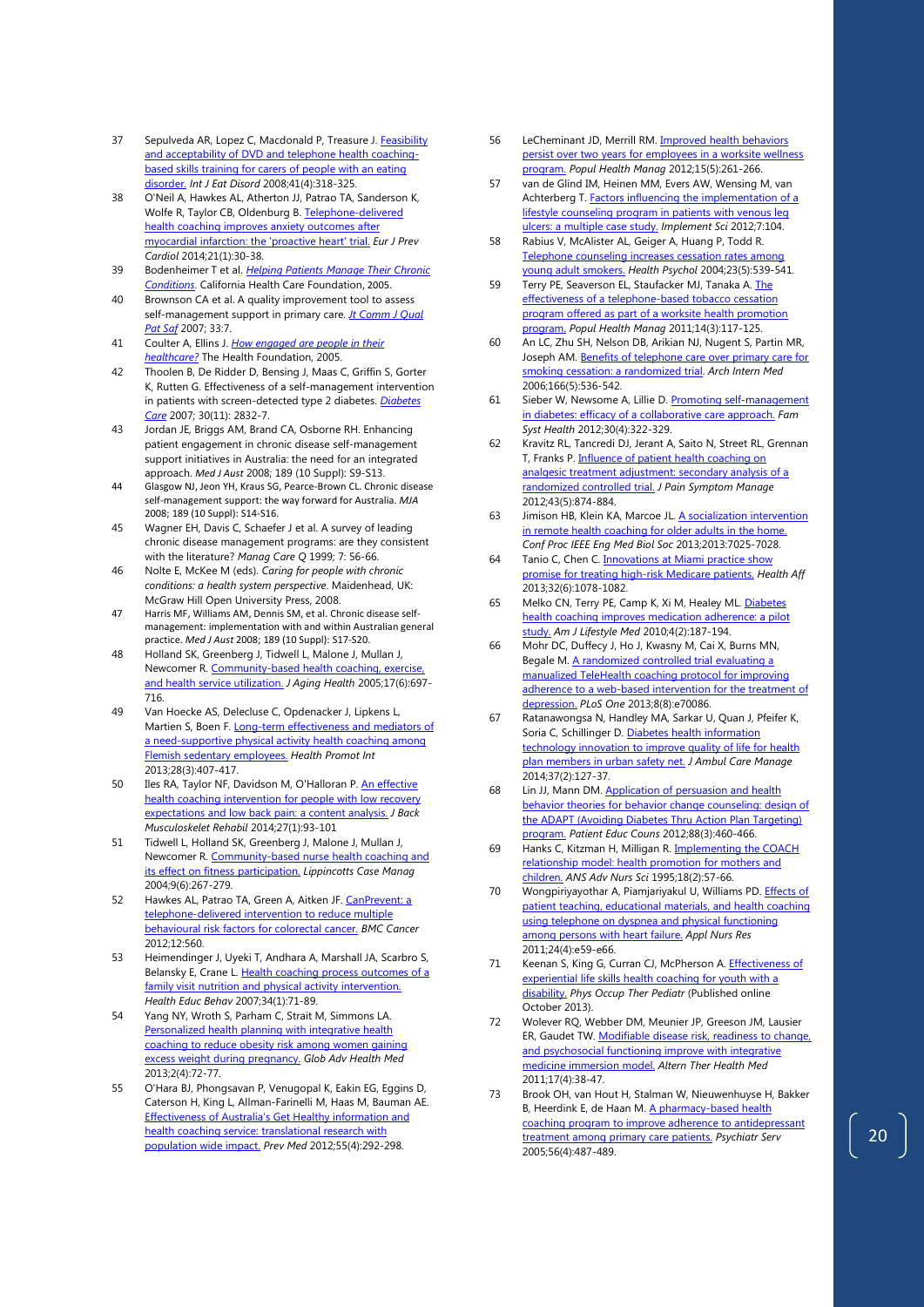- 74 Secker-Walker RH, Solomon LJ, Flynn BS, Skelly JM, Mead PB. Reducing smoking during pregnancy and postpartum: [physician's advice supported by individual counseling.](http://www.ncbi.nlm.nih.gov/pubmed/9612832) *Prev Med* 1998;27(3):422-430.
- 75 Brodin N, Eurenius E, Jensen I, Nisell R, Opava CH. Health [coaching patients with early rheumatoid arthritis to healthy](http://www.ncbi.nlm.nih.gov/pubmed/18311770)  [physical activity: a multicenter, randomized, controlled](http://www.ncbi.nlm.nih.gov/pubmed/18311770)  [study.](http://www.ncbi.nlm.nih.gov/pubmed/18311770) *Arthritis Rheum* 2008;59(3):325-331.
- 76 Hawkes AL, Chambers SK, Pakenham KI, Patrao TA, Baade PD, Lynch BM, Aitken JF, Meng X, Courneya KS[. Effects of a](http://www.ncbi.nlm.nih.gov/pubmed/23690410)  [telephone-delivered multiple health behavior change](http://www.ncbi.nlm.nih.gov/pubmed/23690410)  [intervention \(CanChange\) on health and behavioral](http://www.ncbi.nlm.nih.gov/pubmed/23690410)  [outcomes in survivors of colorectal cancer: a randomized](http://www.ncbi.nlm.nih.gov/pubmed/23690410)  [controlled trial.](http://www.ncbi.nlm.nih.gov/pubmed/23690410) *J Clin Oncol* 2013;31(18):2313-2321.
- <span id="page-21-0"></span>77 Adelman AM, Graybill M. Integrating a health coach into primary care: reflections from the Penn state ambulatory [research network.](http://www.ncbi.nlm.nih.gov/pmc/articles/pmid/16049079/) *Ann Fam Med* 2005;3 Suppl 2:S33-S35.
- <span id="page-21-1"></span>78 Saleh SS, Alameddine MS, Hill D, Darney-Beuhler J, Morgan A[. The effectiveness and cost-effectiveness of a rural](http://www.ncbi.nlm.nih.gov/pubmed/20633094)  [employer-based wellness program.](http://www.ncbi.nlm.nih.gov/pubmed/20633094) *J Rural Health* 2010;26(3):259-265.
- <span id="page-21-2"></span>79 DeBar LL, Ritenbaugh C, Aickin M, Orwoll E, Elliot D, Dickerson J, Vuckovic N, Stevens VJ, Moe E, Irving LM. Youth: a health plan-based lifestyle intervention increases [bone mineral density in adolescent girls.](http://www.ncbi.nlm.nih.gov/pubmed/17146025) *Arch Pediatr Adolesc Med* 2006;160(12):1269-1276.
- <span id="page-21-3"></span>80 Lanese BS, Dey A, Srivastava P, Figler R. Introducing the [health coach at a primary care practice: a pilot study \(part 2\).](http://www.ncbi.nlm.nih.gov/pubmed/21678142) *Hosp Top* 2011;89(2):37-42.
- <span id="page-21-4"></span>81 Goessens BM, Visseren FL, de Nooijer J, van den Borne HW, Algra A, Wierdsma J, van der Graaf Y. A pilot-study to [identify the feasibility of an Internet-based health coaching](http://www.ncbi.nlm.nih.gov/pubmed/18639410)  [programme for changing the vascular risk profile of high](http://www.ncbi.nlm.nih.gov/pubmed/18639410)[risk patients.](http://www.ncbi.nlm.nih.gov/pubmed/18639410) *Patient Educ Couns* 2008;73(1):67-72.
- <span id="page-21-5"></span>82 Thom DH, Ghorob A, Hessler D, De Vore D, Chen E, Bodenheimer TA[. Impact of peer health coaching on](http://www.ncbi.nlm.nih.gov/pmc/articles/pmid/23508600/)  [glycemic control in low-income patients with diabetes: a](http://www.ncbi.nlm.nih.gov/pmc/articles/pmid/23508600/)  [randomized controlled trial.](http://www.ncbi.nlm.nih.gov/pmc/articles/pmid/23508600/) *Ann Fam Med* 2013;11(2):137- 144.
- <span id="page-21-6"></span>83 Sacco WP, Malone JI, Morrison AD, Friedman A, Wells K. Effect of a brief, regular telephone intervention by [paraprofessionals for type 2 diabetes.](http://www.ncbi.nlm.nih.gov/pubmed/19365719) *J Behav Med* 2009;32(4):349-359.
- <span id="page-21-7"></span>84 Cinar AB, Oktay I, Schou L. "Smile healthy to your diabetes": [health coaching-based intervention for oral health and](http://www.ncbi.nlm.nih.gov/pubmed/24362589)  [diabetes management.](http://www.ncbi.nlm.nih.gov/pubmed/24362589) *Clin Oral Investig* (Published online December 2013).
- <span id="page-21-8"></span>85 Sacco WP, Morrison AD, Malone JI. A brief, regular, [proactive telephone "health coaching" intervention for](http://www.ncbi.nlm.nih.gov/pubmed/15120706)  [diabetes: rationale, description, and preliminary results.](http://www.ncbi.nlm.nih.gov/pubmed/15120706) *J Diabetes Complications* 2004;18(2):113-118.
- <span id="page-21-10"></span><span id="page-21-9"></span>86 Whittemore R, Chase S, Mandle CL, Roy SC. The content, [integrity, and efficacy of a nurse health coaching](http://www.ncbi.nlm.nih.gov/pubmed/12211928)  intervention in [type 2 diabetes.](http://www.ncbi.nlm.nih.gov/pubmed/12211928) *Diabetes Educ* 2001;27(6):887-898.
- <span id="page-21-11"></span>87 Nelson K, Pitaro M, Tzellas A, Lum A. Practice profile. [Transforming the role of medical assistants in chronic](http://content.healthaffairs.org/content/29/5/963.long)  [disease management.](http://content.healthaffairs.org/content/29/5/963.long) *Health Aff* 2010;29(5):963-965.
- 88 Fera T, Bluml BM, Ellis WM, Schaller CW, Garrett DG. The [diabetes ten city challenge: interim clinical and humanistic](http://www.ncbi.nlm.nih.gov/pubmed/?term=PMID%3A+18359731)  [outcomes of a multisite community pharmacy diabetes care](http://www.ncbi.nlm.nih.gov/pubmed/?term=PMID%3A+18359731)  [program.](http://www.ncbi.nlm.nih.gov/pubmed/?term=PMID%3A+18359731) *J Am Pharm Assoc* 2008;48(2):181-190.
- 89 Ammentorp J, Thomsen J, Kofoed PE. Adolescents with [poorly controlled type 1 diabetes can benefit from health](http://www.ncbi.nlm.nih.gov/pubmed/23900748)  coaching: [a case report and discussion.](http://www.ncbi.nlm.nih.gov/pubmed/23900748) *J Clin Psychol Med Settings* 2013;20(3):343-350.
- 90 Patja K, Absetz P, Auvinen A, Tokola K, Kytö J, Oksman E, Kuronen R, Ovaska T, Harno K, Nenonen M, Wiklund T, Kettunen R, Talja M. Health coaching by telephony to [support self-care in chronic diseases: clinical outcomes from](http://www.ncbi.nlm.nih.gov/pmc/articles/pmid/22682298/)  [the TERVA randomized controlled trial.](http://www.ncbi.nlm.nih.gov/pmc/articles/pmid/22682298/) *BMC Health Serv Res* 2012;12:147.
- 91 Sebo P, Abetel G, Stalder H, Bovier PA[. Importance of](http://www.ncbi.nlm.nih.gov/pubmed/17043949)  [lifestyle counselling by primary care physicians for diabetic](http://www.ncbi.nlm.nih.gov/pubmed/17043949)  [patients.](http://www.ncbi.nlm.nih.gov/pubmed/17043949) *Swiss Med Wkly* 2006;136(35-36):566-573.
- 92 Tillman J. [Health coaching interventions with a heart-healthy](http://www.ncbi.nlm.nih.gov/pmc/articles/pmid/24278843/)  [Lenoir project client.](http://www.ncbi.nlm.nih.gov/pmc/articles/pmid/24278843/) *Glob Adv Health Med* 2013;2(3):83-86.
- 93 Leung LB, Busch AM, Nottage SL, Arellano N, Glieberman E, Busch NJ, Smith SR. Approach to antihypertensive [adherence: a feasibility study on the use of student health](http://www.ncbi.nlm.nih.gov/pmc/articles/pmid/22356599/)  [coaches for uninsured hypertensive adults.](http://www.ncbi.nlm.nih.gov/pmc/articles/pmid/22356599/) *Behav Med* 2012;38(1):19-27.
- 94 Vale MJ, Jelinek MV, Best JD, Dart AM, Grigg LE, Hare DL, Ho BP, Newman RW, McNeil JJ. Health coaching patients On [Achieving Cardiovascular Health \(COACH\): a multicenter](http://www.ncbi.nlm.nih.gov/pubmed/14662633)  [randomized trial in patients with coronary heart disease.](http://www.ncbi.nlm.nih.gov/pubmed/14662633) *Arch Intern Med* 2003;163(22):2775-2783.
- 95 Cho JH, Kwon HS, Kim HS, Oh JA, Yoon KH. Effects on [diabetes management of a health-care provider mediated,](http://www.ncbi.nlm.nih.gov/pubmed/21933896)  [remote health coaching system via a PDA-type glucometer](http://www.ncbi.nlm.nih.gov/pubmed/21933896)  [and the Internet.](http://www.ncbi.nlm.nih.gov/pubmed/21933896) *J Telemed Telecare* 2011;17(7):365-370.
- 96 Fritsch MA, Montpellier J, Kussman C. Worksite wellness: a [cholesterol awareness program.](http://www.ncbi.nlm.nih.gov/pubmed/19283935) *AAOHN J* 2009;57(2):69-76, quiz 77-78.
- 97 Al-Sinani M, Min Y, Ghebremeskel K, Qazaq HS. [Effectiveness of and adherence to dietary and lifestyle](http://www.ncbi.nlm.nih.gov/pmc/articles/pmid/21509254/)  [counselling: effect on metabolic control in type 2 diabetic](http://www.ncbi.nlm.nih.gov/pmc/articles/pmid/21509254/)  [Omani patients.](http://www.ncbi.nlm.nih.gov/pmc/articles/pmid/21509254/) *Sultan Qaboos Univ Med J* 2010;10(3):341- 349.
- 98 Edelman D, Oddone EZ, Liebowitz RS, Yancy WS Jr, Olsen MK, Jeffreys AS, Moon SD, Harris AC, Smith LL, Quillian-Wolever RE, Gaudet TW. A multidimensional integrative [medicine intervention to improve cardiovascular risk.](http://www.ncbi.nlm.nih.gov/pmc/articles/pmid/16808774/) *J Gen Intern Med* 2006;21(7):728-734.
- 99 Nolan RP, Upshur RE, Lynn H, Crichton T, Rukholm E, Stewart DE, Alter DA, Chessex C, Harvey PJ, Grace SL, Picard L, Michel I, Angus J, Corace K, Barry-Bianchi SM, Chen MH. [Therapeutic benefit of preventive telehealth counseling in](http://www.ncbi.nlm.nih.gov/pubmed/21215382)  the community outreach heart health and risk reduction [trial.](http://www.ncbi.nlm.nih.gov/pubmed/21215382) *Am J Cardiol* 2011;107(5):690-696.
- 100 Aoun S, Osseiran-Moisson R, Shahid S, Howat P, O' Connor M[. Telephone lifestyle health coaching: is it feasible as a](http://www.ncbi.nlm.nih.gov/pubmed/21742725)  [behavioural change intervention for men?](http://www.ncbi.nlm.nih.gov/pubmed/21742725) *J Health Psychol* 2012;17(2):227-236.
- 101 White M, Stinson JN, Lingley-Pottie P, McGrath PJ, Gill N, Vijenthira A. [Exploring therapeutic alliance with an internet](http://www.ncbi.nlm.nih.gov/pubmed/22424081)[based self-management program with brief telephone](http://www.ncbi.nlm.nih.gov/pubmed/22424081)  [support for youth with arthritis: a pilot study.](http://www.ncbi.nlm.nih.gov/pubmed/22424081) *Telemed J E Health* 2012;18(4):271-276.
- 102 Adams SR, Goler NC, Sanna RS, Boccio M, Bellamy DJ, Brown SD, Neugebauer RS, Ferrara A, Wiley DM, Schmittdiel JA. [Patient satisfaction and perceived success with a telephonic](http://www.ncbi.nlm.nih.gov/pmc/articles/pmid/24176083/)  [health coaching program: the Natural Experiments for](http://www.ncbi.nlm.nih.gov/pmc/articles/pmid/24176083/)  [Translation in Diabetes \(NEXT-D\) study, Northern California,](http://www.ncbi.nlm.nih.gov/pmc/articles/pmid/24176083/)  [2011.](http://www.ncbi.nlm.nih.gov/pmc/articles/pmid/24176083/) *Prev Chronic Dis* 2013;10:E179.
- 103 Shahnazari M, Ceresa C, Foley S, Fong A, Zidaru E, Moody S. [Nutrition-focused wellness health coaching promotes a](http://www.ncbi.nlm.nih.gov/pubmed/23706353)  [reduction in body weight in overweight US veterans.](http://www.ncbi.nlm.nih.gov/pubmed/23706353) *J Acad Nutr Diet* 2013;113(7):928-935.
- 104 Seghers J, Van Hoecke AS, Schotte A, Opdenacker J, Boen F. [The added value of a brief self-efficacy health coaching on](http://www.ncbi.nlm.nih.gov/pubmed/23249643)  [the effectiveness of a 12-week physical activity program.](http://www.ncbi.nlm.nih.gov/pubmed/23249643) *J Phys Act Health* 2014;11(1):18-29.
- 105 Rimmer JH, Wang E, Pellegrini CA, Lullo C, Gerber BS. [Telehealth weight management intervention for adults with](http://www.ncbi.nlm.nih.gov/pubmed/24257266)  [physical disabilities: a randomized controlled trial.](http://www.ncbi.nlm.nih.gov/pubmed/24257266) *Am J Phys Med Rehabil* 2013;92(12):1084-1094.
- 106 Ball GD, Mackenzie-Rife KA, Newton MS, Alloway CA, Slack JM, Plotnikoff RC, Goran MI. [One-on-one lifestyle health](http://www.ncbi.nlm.nih.gov/pmc/articles/pmid/22654546/)  [coaching for managing adolescent obesity:](http://www.ncbi.nlm.nih.gov/pmc/articles/pmid/22654546/) findings from a [pilot, randomized controlled trial in a real-world, clinical](http://www.ncbi.nlm.nih.gov/pmc/articles/pmid/22654546/)  [setting.](http://www.ncbi.nlm.nih.gov/pmc/articles/pmid/22654546/) *Paediatr Child Health* 2011;16(6):345-350.
- 107 Moore C. [Case report of hemoglobin a1c](http://www.ncbi.nlm.nih.gov/pmc/articles/pmid/24278844/) and weight [reduction in integrative health coaching.](http://www.ncbi.nlm.nih.gov/pmc/articles/pmid/24278844/) *Glob Adv Health Med* 2013;2(3):87-89.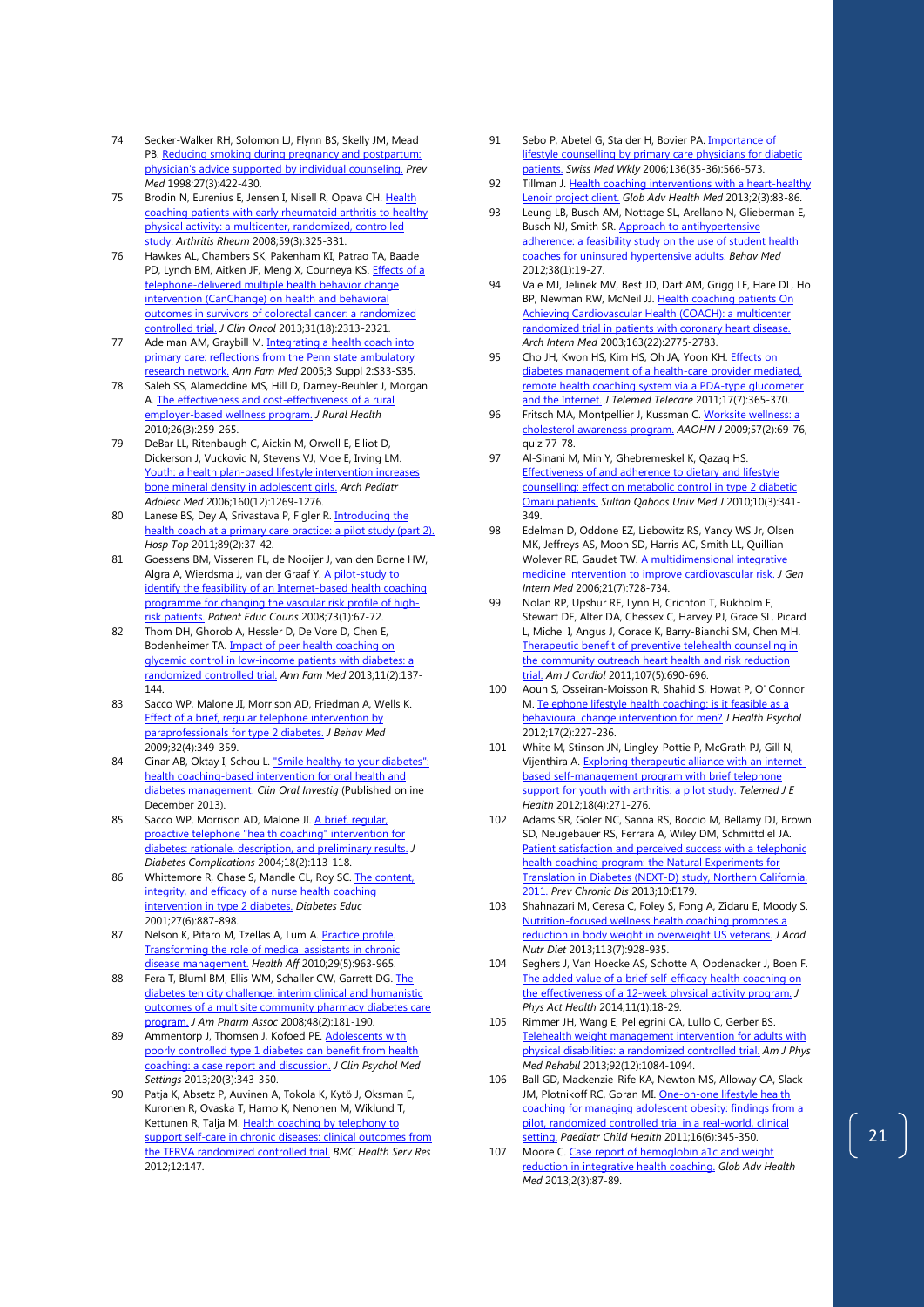- 108 Temmingh H, Claassen A, van Zyl S, Carrara H, Dayakalashe NM, Myer L, Stein DJ. The evaluation of a telephonic [wellness health coaching intervention for weight reduction](http://www.ncbi.nlm.nih.gov/pubmed/24177486)  [and wellness improvement in a community-based cohort of](http://www.ncbi.nlm.nih.gov/pubmed/24177486)  [persons with serious mental illness.](http://www.ncbi.nlm.nih.gov/pubmed/24177486) *J Nerv Ment Dis* 2013;201(11):977-986.
- 109 Rankin P, Morton DP, Diehl H, Gobble J, Morey P, Chang E. [Effectiveness of a volunteer-delivered lifestyle modification](http://www.ncbi.nlm.nih.gov/pubmed/21944675)  [program for reducing cardiovascular disease risk factors.](http://www.ncbi.nlm.nih.gov/pubmed/21944675) *Am J Cardiol* 2012;109(1):82-86.
- 110 O'Hara BJ, Phongsavan P, Eakin EG, Develin E, Smith J, Greenaway M, Bauman AE[. Effectiveness of Australia's Get](http://www.ncbi.nlm.nih.gov/pmc/articles/pmid/23442338/)  [Healthy Information and Health coaching Service:](http://www.ncbi.nlm.nih.gov/pmc/articles/pmid/23442338/)  [maintenance of self-reported anthropometric and](http://www.ncbi.nlm.nih.gov/pmc/articles/pmid/23442338/)  [behavioural changes after program completion.](http://www.ncbi.nlm.nih.gov/pmc/articles/pmid/23442338/) *BMC Public Health* 2013;13:175.
- 111 Mettler EA, Preston HR, Jenkins SM, Lackore KA, Werneburg BL, Larson BG, Bradley KL, Warren BA, Olsen KD, Hagen PT, Vickers KS, Clark MM[. Motivational improvements for health](http://www.ncbi.nlm.nih.gov/pubmed/24034683)  [behavior change from wellness health coaching.](http://www.ncbi.nlm.nih.gov/pubmed/24034683) *Am J Health Behav* 2014;38(1):83-91.
- 112 Bowden DE. Employee weight management through health [coaching.](http://www.ncbi.nlm.nih.gov/pubmed/20571321) *Eat Weight Disord* 2010;15(1-2):e52-e59.
- 113 Holtrop JS, Dosh SA, Torres T, Thum YM. The community [health educator referral liaison \(CHERL\): a primary care](http://www.ncbi.nlm.nih.gov/pubmed/18929983)  [practice role for promoting healthy behaviors.](http://www.ncbi.nlm.nih.gov/pubmed/18929983) *Am J Prev Med* 2008;35(5 Suppl):S365-S372.
- 114 Aoun S, Osseiran-Moisson R, Collins F, Newton R, Newton M[. A self-management concept for men at the community](http://www.ncbi.nlm.nih.gov/pubmed/19515681)  [level: the 'waist' disposal challenge.](http://www.ncbi.nlm.nih.gov/pubmed/19515681) *J Health Psychol* 2009;14(5):663-674.
- Appel LJ, Clark JM, Yeh HC, Wang NY, Coughlin JW, Daumit G, Miller ER 3rd, Dalcin A, Jerome GJ, Geller S, Noronha G, Pozefsky T, Charleston J, Reynolds JB, Durkin N, Rubin RR, Louis TA, Brancati FL. [Comparative effectiveness of weight](http://www.nejm.org/doi/abs/10.1056/NEJMoa1108660?url_ver=Z39.88-2003&rfr_id=ori:rid:crossref.org&rfr_dat=cr_pub%3dwww.ncbi.nlm.nih.gov)[loss interventions in clinical practice.](http://www.nejm.org/doi/abs/10.1056/NEJMoa1108660?url_ver=Z39.88-2003&rfr_id=ori:rid:crossref.org&rfr_dat=cr_pub%3dwww.ncbi.nlm.nih.gov) *N Engl J Med* 2011;365(21):1959-1968.
- 116 Thomas ML, Elliott JE, Rao SM, Fahey KF, Paul SM, Miaskowski C[. A randomized, clinical trial of education or](http://www.ncbi.nlm.nih.gov/pubmed/22201654)  [motivational-interviewing-based health coaching compared](http://www.ncbi.nlm.nih.gov/pubmed/22201654)  [to usual care to improve cancer pain management.](http://www.ncbi.nlm.nih.gov/pubmed/22201654) *Oncol Nurs Forum* 2012;39(1):39-49.
- 117 Bray K, Turpin RS, Jungkind K, Heuser G. Defining success in [diabetes disease management: digging deeper in the data.](http://www.ncbi.nlm.nih.gov/pubmed/18426378) *Dis Manag* 2008;11(2):119-128.
- 118 Sjöquist ES, Brodin N, Lampa J, Jensen I, Opava CH. Physical [activity health coaching of patients with rheumatoid arthritis](http://www.ncbi.nlm.nih.gov/pubmed/21618399)  [in everyday practice: a long-term follow-up.](http://www.ncbi.nlm.nih.gov/pubmed/21618399) *Musculoskeletal Care* 2011;9(2):75-85.
- 119 Robling M, McNamara R, Bennert K, Butler CC, Channon S, Cohen D, Crowne E, Hambly H, Hawthorne K, Hood K, Longo M, Lowes L, Pickles T, Playle R, Rollnick S, Thomas-Jones E, Gregory JW[. The effect of the Talking Diabetes consulting](http://www.ncbi.nlm.nih.gov/pmc/articles/pmid/22539173/)  [skills intervention on glycaemic control and quality of life in](http://www.ncbi.nlm.nih.gov/pmc/articles/pmid/22539173/)  [children with type 1 diabetes: cluster randomised controlled](http://www.ncbi.nlm.nih.gov/pmc/articles/pmid/22539173/)  [trial \(DEPICTED study\).](http://www.ncbi.nlm.nih.gov/pmc/articles/pmid/22539173/) *BMJ* 2012;344:e2359.
- <span id="page-22-0"></span>120 McDonald DD, Walsh S, Vergara C, Gifford T, Weiner DK. The effect of a Spanish virtual pain coach for older adults: a [pilot study.](http://www.ncbi.nlm.nih.gov/pubmed/22994410) *Pain Med* 2012;13(11):1397-1406.
- <span id="page-22-1"></span>121 Jaser SS, Whittemore R, Chao A, Jeon S, Faulkner MS, Grey M[. Mediators of 12-month outcomes of two internet](http://www.ncbi.nlm.nih.gov/pubmed/24163439)  [interventions for youth with type 1 diabetes.](http://www.ncbi.nlm.nih.gov/pubmed/24163439) *J Pediatr Psychol* 2014;39(3):306-315.
- <span id="page-22-3"></span><span id="page-22-2"></span>122 Jansink R, Braspenning J, Keizer E, van der Weijden T, Elwyn G, Grol R[. No identifiable Hb1Ac or lifestyle change after a](http://www.ncbi.nlm.nih.gov/pmc/articles/pmid/23659710/)  [comprehensive diabetes programme including motivational](http://www.ncbi.nlm.nih.gov/pmc/articles/pmid/23659710/)  [interviewing: a cluster randomised trial.](http://www.ncbi.nlm.nih.gov/pmc/articles/pmid/23659710/) *Scand J Prim Health Care* 2013;31(2):119-127.
- 123 Heinrich E, Candel MJ, Schaper NC, de Vries NK. Effect [evaluation of a motivational interviewing based counselling](http://www.ncbi.nlm.nih.gov/pubmed/20950883)  [strategy in diabetes care.](http://www.ncbi.nlm.nih.gov/pubmed/20950883) *Diabetes Res Clin Pract* 2010;90(3):270-278.
- 124 Frosch DL, Uy V, Ochoa S, Mangione CM[. Evaluation of a](http://www.ncbi.nlm.nih.gov/pubmed/21986347)  [behavior support intervention for patients with poorly](http://www.ncbi.nlm.nih.gov/pubmed/21986347)  [controlled diabetes.](http://www.ncbi.nlm.nih.gov/pubmed/21986347) *Arch Intern Med* 2011;171(22):2011- 2017.
- 125 Elbers NA, Akkermans AJ, Cuijpers P, Bruinvels DJ. [Effectiveness of a web-based intervention for injured](http://www.ncbi.nlm.nih.gov/pmc/articles/pmid/23870540/)  [claimants: a randomized controlled trial.](http://www.ncbi.nlm.nih.gov/pmc/articles/pmid/23870540/) *Trials* 2013;14(1):227.
- 126 Dowd T, Kolcaba K, Steiner R. The addition of health [coaching to cognitive strategies: interventions for persons](http://www.ncbi.nlm.nih.gov/pubmed/12658237)  [with compromised urinary bladder syndrome.](http://www.ncbi.nlm.nih.gov/pubmed/12658237) *J Wound Ostomy Continence Nurs* 2003;30(2):90-99.
- 127 Debussche X, Rollot O, Le Pommelet C, Fianu A, Le Moullec N, Régnier C, Boyer MC, Cogne M, Bakiri F, Schwager JC, Favier F[. Quarterly individual outpatients lifestyle counseling](http://www.ncbi.nlm.nih.gov/pubmed/22030240)  [after initial inpatients education on type 2 diabetes: the](http://www.ncbi.nlm.nih.gov/pubmed/22030240)  [REDIA prev-2 randomized controlled trial in Reunion Island.](http://www.ncbi.nlm.nih.gov/pubmed/22030240) *Diabetes Metab* 2012;38(1):46-53.
- 128 Butz AM, Matsui EC, Breysse P, Curtin-Brosnan J, Eggleston P, Diette G, Williams D, Yuan J, Bernert JT, Rand C[. A](http://www.ncbi.nlm.nih.gov/pubmed/21810636)  [randomized trial of air cleaners and a health coach to](http://www.ncbi.nlm.nih.gov/pubmed/21810636)  improve indoor air quality for inner-city children with [asthma and secondhand smoke exposure.](http://www.ncbi.nlm.nih.gov/pubmed/21810636) *Arch Pediatr Adolesc Med* 2011;165(8):741-748.
- 129 Ivey SL, Tseng W, Kurtovich E, Lui B, Weir RC, Liu J, Song H, Wang M, Hubbard A. Evaluating a culturally competent [health coach intervention for Chinese American patients](http://www.ncbi.nlm.nih.gov/pmc/articles/pmid/24311938/)  [with diabetes.](http://www.ncbi.nlm.nih.gov/pmc/articles/pmid/24311938/) *Diabetes Spectr* 2012;25(2).
- 130 Vale MJ, Jelinek MV, Best JD, Santamaria JD[. Health](http://www.ncbi.nlm.nih.gov/pubmed/11864795)  [coaching patients with coronary heart disease to achieve the](http://www.ncbi.nlm.nih.gov/pubmed/11864795)  target cholesterol: a method to bridge the gap between [evidence-based medicine and the "real world"-](http://www.ncbi.nlm.nih.gov/pubmed/11864795) randomized [controlled trial.](http://www.ncbi.nlm.nih.gov/pubmed/11864795) *J Clin Epidemiol* 2002;55(3):245-252.
- 131 Quinn CC, Shardell MD, Terrin ML, Barr EA, Ballew SH, Gruber-Baldini AL. [Cluster-randomized trial of a mobile](http://www.ncbi.nlm.nih.gov/pmc/articles/pmid/21788632/)  [phone personalized behavioral intervention for blood](http://www.ncbi.nlm.nih.gov/pmc/articles/pmid/21788632/)  [glucose control.](http://www.ncbi.nlm.nih.gov/pmc/articles/pmid/21788632/) *Diabetes Care* 2011;34(9):1934-1942.
- 132 Oliver JW, Kravitz RL, Kaplan SH, Meyers FJ. Individualized [patient education and health coaching to improve pain](http://www.ncbi.nlm.nih.gov/pubmed/11304773)  [control among cancer outpatients.](http://www.ncbi.nlm.nih.gov/pubmed/11304773) *J Clin Oncol* 2001;19(8):2206-2212.
- 133 Margolius D, Bodenheimer T, Bennett H, Wong J, Ngo V, Padilla G, Thom DH. Health coaching to improve [hypertension treatment in a low-income, minority](http://www.ncbi.nlm.nih.gov/pmc/articles/pmid/22585883/)  [population.](http://www.ncbi.nlm.nih.gov/pmc/articles/pmid/22585883/) *Ann Fam Med* 2012;10(3):199-205.
- 134 Grey M, Jaser SS, Holl MG, Jefferson V, Dziura J, Northrup V. [A multifaceted school-based intervention to reduce risk for](http://www.ncbi.nlm.nih.gov/pmc/articles/pmid/19643125/)  [type 2 diabetes in at-risk youth.](http://www.ncbi.nlm.nih.gov/pmc/articles/pmid/19643125/) *Prev Med* 2009;49(2-3):122- 128.
- 135 Allen JK, Stephens J, Dennison Himmelfarb CR, Stewart KJ, Hauck S[. Randomized controlled pilot study testing use of](http://www.ncbi.nlm.nih.gov/pmc/articles/pmid/24392223/)  [smartphone technology for obesity treatment.](http://www.ncbi.nlm.nih.gov/pmc/articles/pmid/24392223/) *J Obes* (Published online December 2013).
- 136 Navicharern R, Aungsuroch Y, Thanasilp S. **Effects of** [multifaceted nurse-health coaching intervention on diabetic](http://www.ncbi.nlm.nih.gov/pubmed/19694337)  [complications and satisfaction of persons with type 2](http://www.ncbi.nlm.nih.gov/pubmed/19694337)  [diabetes.](http://www.ncbi.nlm.nih.gov/pubmed/19694337) *J Med Assoc Thai* 2009;92(8):1102-1112.
- 137 Stacey D, Kryworuchko J, Belkora J, Davison B, Durand MA, Eden KB, Hoffman AS, Koerner M, Légaré F, Loiselle MC, Street RL. Health coaching and guidance with patient [decision aids: a review of theoretical and empirical evidence.](http://www.biomedcentral.com/1472-6947/13/S2/S11) *BMC Med Inform Decis Mak* 2013;13 Suppl 2:S11.
- 138 Pennington M, Visram S, Donaldson C, White M, Lhussier M, Deane K, Forster N, Carr SM. [Cost-effectiveness of health](http://www.ncbi.nlm.nih.gov/pubmed/24304826)[related lifestyle advice delivered by peer or lay advisors:](http://www.ncbi.nlm.nih.gov/pubmed/24304826)  [synthesis of evidence from a systematic review.](http://www.ncbi.nlm.nih.gov/pubmed/24304826) *Cost Eff Resour Alloc* 2013;11(1):30.
- 139 Naydeck BL, Pearson JA, Ozminkowski RJ, Day BT, Goetzel RZ. The impact of the highmark employee wellness [programs on 4-year healthcare costs.](http://www.ncbi.nlm.nih.gov/pubmed/?term=PMID%3A+18301171) *J Occup Environ Med* 2008;50(2):146-156.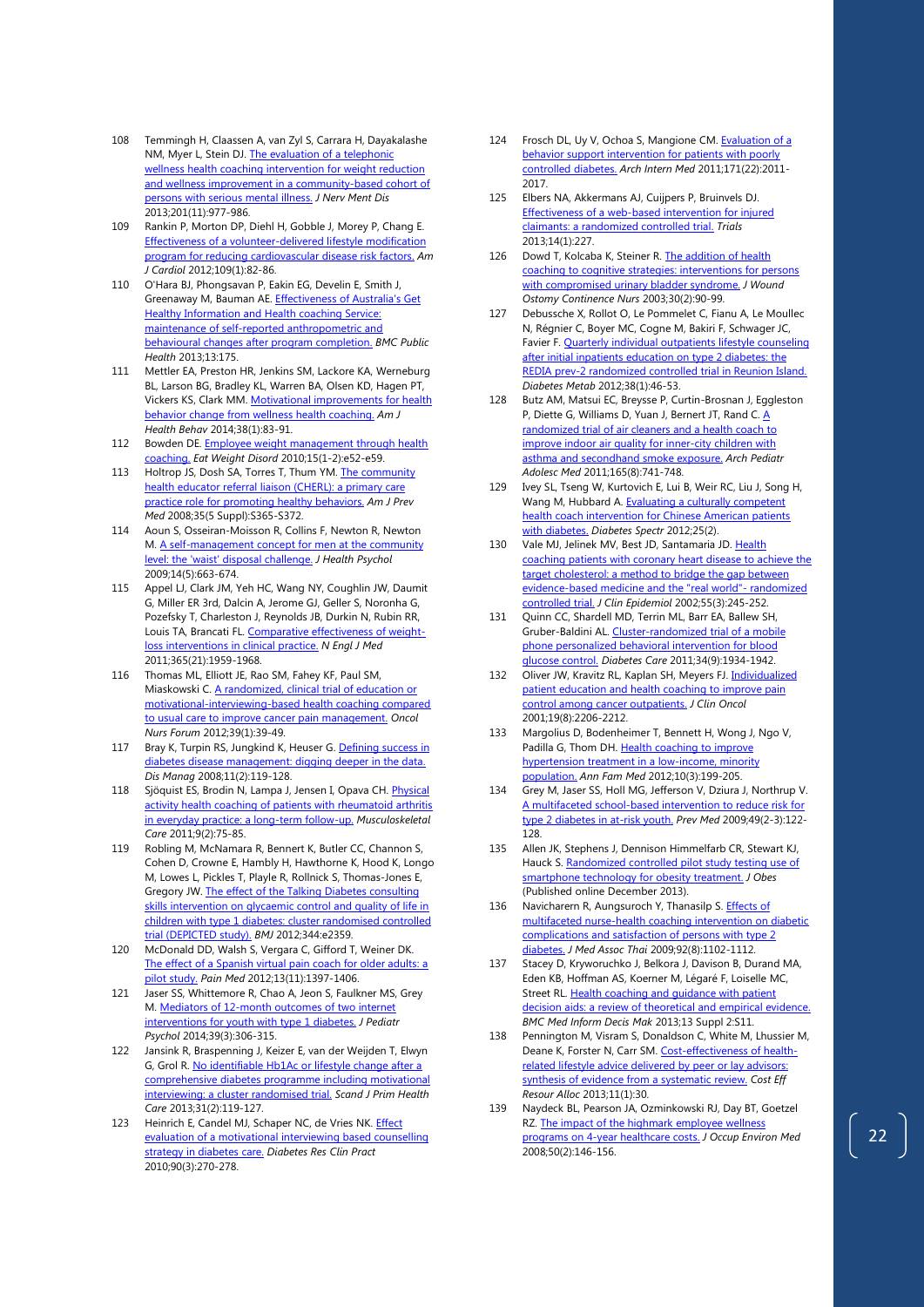- 140 Long DA, Sheehan P[. A case study of population health](http://www.ncbi.nlm.nih.gov/pubmed/20521905)  [improvement at a Midwest regional hospital employer.](http://www.ncbi.nlm.nih.gov/pubmed/20521905) *Popul Health Manag* 2010;13(3):163-173.
- 141 Davis L, Loyo K, Glowka A, Schwertfeger R, Danielson L, Brea C, Easton A, Griffin-Blake S. A comprehensive worksite [wellness program in Austin, Texas: partnership between](http://www.ncbi.nlm.nih.gov/pmc/articles/pmid/19289003/)  [steps to a healthier Austin and capital metropolitan](http://www.ncbi.nlm.nih.gov/pmc/articles/pmid/19289003/)  [transportation authority.](http://www.ncbi.nlm.nih.gov/pmc/articles/pmid/19289003/) *Prev Chronic Dis* 2009;6(2):A60.
- <span id="page-23-1"></span>142 Parry C, Min SJ, Chugh A, Chalmers S, Coleman EA. **Further** [application of the care transitions intervention: results of a](http://www.ncbi.nlm.nih.gov/pubmed/?term=PMID%3A+20182958)  [randomized controlled trial conducted in a fee-for-service](http://www.ncbi.nlm.nih.gov/pubmed/?term=PMID%3A+20182958)  [setting.](http://www.ncbi.nlm.nih.gov/pubmed/?term=PMID%3A+20182958) *Home Health Care Serv Q* 2009;28(2-3):84-99.
- <span id="page-23-2"></span>143 Coleman EA, Parry C, Chalmers S, Min SJ. The care [transitions intervention: results of a randomized controlled](http://www.ncbi.nlm.nih.gov/pubmed/?term=PMID%3A+17000937)  [trial.](http://www.ncbi.nlm.nih.gov/pubmed/?term=PMID%3A+17000937) *Arch Intern Med* 2006;166(17):1822-1828.
- <span id="page-23-3"></span>144 Steventon A, Tunkel S, Blunt I, Bardsley M. **Effect of** [telephone health coaching \(Birmingham OwnHealth\) on](http://www.ncbi.nlm.nih.gov/pmc/articles/pmid/23920348/)  [hospital use and associated costs: cohort study with](http://www.ncbi.nlm.nih.gov/pmc/articles/pmid/23920348/)  [matched controls.](http://www.ncbi.nlm.nih.gov/pmc/articles/pmid/23920348/) *BMJ* 2013;347:f4585.
- <span id="page-23-4"></span>145 Cate H, Bhattacharya D, Clark A, Fordham R, Holland R, Broadway DC. **Improving adherence to glaucoma** [medication: a randomised controlled trial of a patient](http://www.biomedcentral.com/1471-2415/14/32)[centred intervention \(The Norwich Adherence Glaucoma](http://www.biomedcentral.com/1471-2415/14/32)  [Study\).](http://www.biomedcentral.com/1471-2415/14/32) *BMC Ophthalmol* 2014;14(1):32.
- <span id="page-23-5"></span>146 Abildsnes E, Walseth LT, Flottorp SA, Stensland PS. Power [and powerlessness: GPs' narratives about lifestyle](http://www.ncbi.nlm.nih.gov/pmc/articles/pmid/22429431/)  [counselling.](http://www.ncbi.nlm.nih.gov/pmc/articles/pmid/22429431/) *Br J Gen Pract* 2012;62(596):e160-e166.
- 147 Manderson B, McMurray J, Piraino E, Stolee P. Navigation [roles support chronically ill older adults through healthcare](http://www.ncbi.nlm.nih.gov/pubmed/21995806)  [transitions: a systematic review of the literature.](http://www.ncbi.nlm.nih.gov/pubmed/21995806) *Health Soc Care Community* 2012;20(2):113-127.
- 148 Adelman AM, Graybill M. [Integrating a health coach into](http://www.ncbi.nlm.nih.gov/pmc/articles/pmid/16049079/)  [primary care: reflections from the Penn state ambulatory](http://www.ncbi.nlm.nih.gov/pmc/articles/pmid/16049079/)  [research network.](http://www.ncbi.nlm.nih.gov/pmc/articles/pmid/16049079/) *Ann Fam Med* 2005;3 Suppl 2:S33-S35.
- 149 Terry PE, Seaverson EL, Staufacker MJ, Gingerich SB. A [comparison of the effectiveness of a telephone health](http://www.ncbi.nlm.nih.gov/pubmed/20980535)  [coaching program and a mail-based program.](http://www.ncbi.nlm.nih.gov/pubmed/20980535) *Health Educ Behav* 2010;37(6):895-912.
- 150 Keenan S, King G, Curran CJ, McPherson A. **Effectiveness of** [experiential life skills health coaching for youth with a](http://www.ncbi.nlm.nih.gov/pubmed/24168108)  [disability.](http://www.ncbi.nlm.nih.gov/pubmed/24168108) *Phys Occup Ther Pediatr* (Published online October 2013).
- 151 Befort CA, Donnelly JE, Sullivan DK, Ellerbeck EF, Perri MG. [Group versus individual phone-based obesity treatment for](http://www.ncbi.nlm.nih.gov/pmc/articles/pmid/19962115/)  [rural women.](http://www.ncbi.nlm.nih.gov/pmc/articles/pmid/19962115/) *Eat Behav* 2010;11(1):11-17.
- 152 Holland SK, Greenberg J, Tidwell L, Newcomer R. Preventing [disability through community-based health coaching.](http://www.ncbi.nlm.nih.gov/pubmed/12558726) *J Am Geriatr Soc* 2003;51(2):265-269.
- 153 Pryor J. Health coaching patients to self-care: a primary [responsibility of nursing.](http://www.ncbi.nlm.nih.gov/pubmed/20925807) *Int J Older People Nurs* 2009;4(2):79-88.
- 154 Snyder EH, Lawrence CN, Weatherholt TN, Nagy P. The [benefits of motivational interviewing and health coaching](http://www.ncbi.nlm.nih.gov/pubmed/24205549)  [for improving the practice of comprehensive family](http://www.ncbi.nlm.nih.gov/pubmed/24205549)  [assessments in child welfare.](http://www.ncbi.nlm.nih.gov/pubmed/24205549) *Child Welfare* 2012;91(5):9-36.
- 155 Kettunen T, Poskiparta M, Kiuru P, Kasila K. Lifestyle [counseling in type 2 diabetes prevention: a case study of a](http://www.ncbi.nlm.nih.gov/pubmed/16808421)  [nurse's communication activity to produce change talk.](http://www.ncbi.nlm.nih.gov/pubmed/16808421) *Commun Med* 2006;3(1):3-14.
- 156 Noordman J, Koopmans B, Korevaar JC, van der Weijden T, van Dulmen S[. Exploring lifestyle counselling in routine](http://www.ncbi.nlm.nih.gov/pubmed/23221102)  [primary care consultations: the professionals' role.](http://www.ncbi.nlm.nih.gov/pubmed/23221102) *Fam Pract* 2013;30(3):332-340.
- 157 Domian EW, Baggett KM, Carta JJ, Mitchell S, Larson E. [Factors influencing mothers' abilities to engage in a](http://www.ncbi.nlm.nih.gov/pubmed/20840709)  [comprehensive parenting intervention program.](http://www.ncbi.nlm.nih.gov/pubmed/20840709) *Public Health Nurs* 2010;27(5):399-407.
- <span id="page-23-0"></span>158 Lok KY, Chan RS, Sea MM, Woo J. Nutritionist's variation in [counseling style and the effect on weight change of patients](http://www.ncbi.nlm.nih.gov/pmc/articles/pmid/20616982/)  [attending a community based lifestyle modification](http://www.ncbi.nlm.nih.gov/pmc/articles/pmid/20616982/)  [program.](http://www.ncbi.nlm.nih.gov/pmc/articles/pmid/20616982/) *Int J Environ Res Public Health* 2010;7(2):413-426.
- 159 Adams SR, Goler NC, Sanna RS, Boccio M, Bellamy DJ, Brown SD, Neugebauer RS, Ferrara A, Wiley DM, Schmittdiel JA. Patient satisfaction and perceived success with a telephonic [health coaching program: the Natural Experiments for](http://www.ncbi.nlm.nih.gov/pmc/articles/pmid/24176083/)  [Translation in Diabetes \(NEXT-D\) study, Northern California,](http://www.ncbi.nlm.nih.gov/pmc/articles/pmid/24176083/)  [2011.](http://www.ncbi.nlm.nih.gov/pmc/articles/pmid/24176083/) *Prev Chronic Dis* 2013;10:E179.
- 160 Nishita C, Cardazone G, Uehara DL, Tom T. Empowered [diabetes management: life health coaching and pharmacist](http://www.ncbi.nlm.nih.gov/pubmed/23174629)  [counseling for employed adults with diabetes.](http://www.ncbi.nlm.nih.gov/pubmed/23174629) *Health Educ Behav* 2013;40(5):581-591.
- 161 Margolius D, Bodenheimer T, Bennett H, Wong J, Ngo V, Padilla G, Thom DH. Health coaching to improve [hypertension treatment in a low-income, minority](http://www.ncbi.nlm.nih.gov/pmc/articles/pmid/22585883/)  [population.](http://www.ncbi.nlm.nih.gov/pmc/articles/pmid/22585883/) *Ann Fam Med* 2012;10(3):199-205.
- 162 Coberley CR, McGinnis M, Orr PM, Coberley SS, Hobgood A, Hamar B, Gandy B, Pope J, Hudson L, Hara P, Shurney D, Clarke JL, Crawford A, Goldfarb NI[. Association between](http://www.ncbi.nlm.nih.gov/pubmed/17444795)  [frequency of telephonic contact and clinical testing for a](http://www.ncbi.nlm.nih.gov/pubmed/17444795)  [large, geographically diverse diabetes disease management](http://www.ncbi.nlm.nih.gov/pubmed/17444795)  [population.](http://www.ncbi.nlm.nih.gov/pubmed/17444795) *Dis Manag* 2007;10(2):101-109.
- 163 Rohrer JE, Naessens JM, Liesinger J, Tulledge-Scheitel S, Vanhouten H. A telephonic health coaching program has [more impact when body mass index is over 35.](http://www.ncbi.nlm.nih.gov/pubmed/24345628) *Obes Res Clin Pract* 2010;4(1):e1-e82.
- 164 Powell-Wiley TM, Ayers CR, Banks-Richard K, Berry JD, Khera A, Lakoski SG, McGuire DK, de Lemos JA, Das SR[. Disparities](http://www.ncbi.nlm.nih.gov/pmc/articles/pmid/21818156/)  [in counseling for lifestyle modification among obese adults:](http://www.ncbi.nlm.nih.gov/pmc/articles/pmid/21818156/)  [insights from the Dallas heart study.](http://www.ncbi.nlm.nih.gov/pmc/articles/pmid/21818156/) *Obesity* 2012;20(4):849- 855.
- 165 Venditti EM, Wylie-Rosett J, Delahanty LM, Mele L, Hoskin MA, Edelstein SL. [Short and long-term lifestyle health](http://www.ncbi.nlm.nih.gov/pubmed/24521153)  [coaching approaches used to address diverse participant](http://www.ncbi.nlm.nih.gov/pubmed/24521153)  [barriers to weight loss and physical activity adherence.](http://www.ncbi.nlm.nih.gov/pubmed/24521153) *Int J Behav Nutr Phys Act* 2014;11:16.
- 166 Shaw R, Gillies M, Barber J, MacIntyre K, Harkins C, Findlay IN, McCloy K, Gillie A, Scoular A, MacIntyre PD[. Pre-exercise](http://www.ncbi.nlm.nih.gov/pubmed/22313621)  screening and health coaching in CHD secondary [prevention: a qualitative study of the patient experience.](http://www.ncbi.nlm.nih.gov/pubmed/22313621) *Health Educ Res* 2012;27(3):424-436.
- 167 Jefferson V, Jaser SS, Lindemann E, Galasso P, Beale A, Holl MG, Grey M[. Coping skills training in a telephone health](http://www.ncbi.nlm.nih.gov/pmc/articles/pmid/21514490/)  [coaching program for youth at risk for type 2 diabetes.](http://www.ncbi.nlm.nih.gov/pmc/articles/pmid/21514490/) *J Pediatr Health Care* 2011;25(3):153-161.
- 168 Basak Cinar A, Schou L. The role of self-efficacy in health [coaching and health education](http://www.ncbi.nlm.nih.gov/pubmed/24571189) for patients with type 2 [diabetes.](http://www.ncbi.nlm.nih.gov/pubmed/24571189) *Int Dent J* (Published online February 2014).
- 169 van der Wulp I, de Leeuw JR, Gorter KJ, Rutten GE. [Effectiveness of peer-led self-management health coaching](http://www.ncbi.nlm.nih.gov/pubmed/22414198)  for [patients recently diagnosed with type 2 diabetes mellitus](http://www.ncbi.nlm.nih.gov/pubmed/22414198)  [in primary care: a randomized controlled trial.](http://www.ncbi.nlm.nih.gov/pubmed/22414198) *Diabet Med* 2012;29(10):e390-e397.
- 170 Iles RA, Taylor NF, Davidson M, O'Halloran P. An effective [health coaching intervention for people with low recovery](http://www.ncbi.nlm.nih.gov/pubmed/23948852)  [expectations and low back pain: a content analysis.](http://www.ncbi.nlm.nih.gov/pubmed/23948852) *J Back Musculoskelet Rehabil* 2014;27(1):93-101
- 171 Terry PE, Seaverson EL, Staufacker MJ, Tanaka A. The [effectiveness of a telephone-based tobacco cessation](http://www.ncbi.nlm.nih.gov/pubmed/21323463)  [program offered as part of a worksite health promotion](http://www.ncbi.nlm.nih.gov/pubmed/21323463)  [program.](http://www.ncbi.nlm.nih.gov/pubmed/21323463) *Popul Health Manag* 2011;14(3):117-125.
- 172 Bowden DE. Employee weight management through health [coaching.](http://www.ncbi.nlm.nih.gov/pubmed/20571321) *Eat Weight Disord* 2010;15(1-2):e52-e59.
- 173 Berna JS. Wellness health coaching outcomes in a case [report of a diabetic native american male.](http://www.ncbi.nlm.nih.gov/pmc/articles/pmid/24278846/) *Glob Adv Health Med* 2013;2(4):62-67.
- 174 Dewing S, Mathews C, Schaay N, Cloete A, Louw J, Simbayi L[. Behaviour change counselling for ARV adherence support](http://www.ncbi.nlm.nih.gov/pubmed/21983698)  within primary health care facilities in the Western Cape, [South Africa.](http://www.ncbi.nlm.nih.gov/pubmed/21983698) *AIDS Behav* 2012;16(5):1286-1294.
- 175 Terry PE, Fowles JB, Harvey L. **Employee engagement factors** [that affect enrollment compared with retention in two](http://www.ncbi.nlm.nih.gov/pubmed/20521904)  health [coaching programs -](http://www.ncbi.nlm.nih.gov/pubmed/20521904) the ACTIVATE study. *Popul Health Manag* 2010;13(3):115-122.